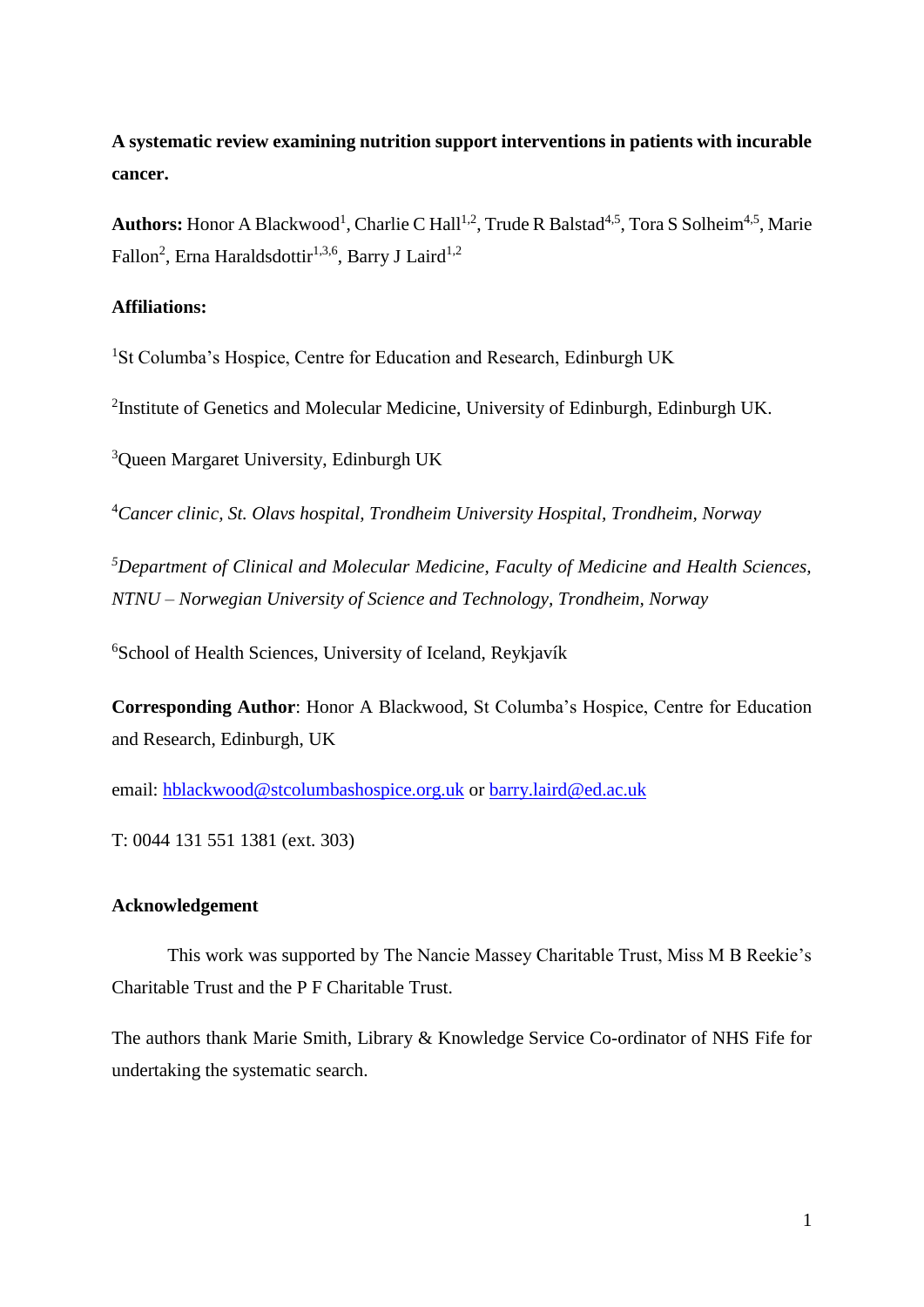#### **Abstract**

**Purpose:** Recent guidelines by the European Society for Clinical Nutrition and Metabolism (ESPEN) have advocated increased attention to nutritional support in all patients with cancer: however, little is known about the optimal type of nutritional intervention. The aim of this review was to assess the current evidence for nutrition support in patients with incurable cancer. **Methods:** This review was conducted in accordance with the Preferred Reporting Items for Systematic Reviews and Meta-Analysis (PRISMA) guidelines. EMBASE, Medline and CINAHL were searched from 1990-2018. Evidence was appraised using a modified risk of bias table, based on guidance from the Cochrane Handbook for Systematic Reviews of Interventions. **Results:** Sixty studies were assessed of which twelve met the eligibility criteria. Eleven studies examined body composition, with six studies reporting improvements in weight. Six studies examined nutritional status with three studies reporting an improvement. Nine studies examined nutritional intake with six showing improvements including significant improvements in dietary and protein intake. Ten studies examined quality of life, with six studies reporting improvements following intervention. The most common nutritional interventions examined were nutrition counselling and dietary supplementation. **Conclusions:**  There is moderate quality evidence to support the need for increased attention to nutrition support in patients with incurable cancer; however, despite some statistically significant results being reported the clinical effects of them were small. Key questions remain as to the optimal timing for these interventions to be implemented (e.g. cachexia stage, illness stage, timing with anticancer therapy) and the most appropriate endpoint measures.

**Key words:** Weight, supplements, cancer, nutritional interventions, cachexia, nutrition support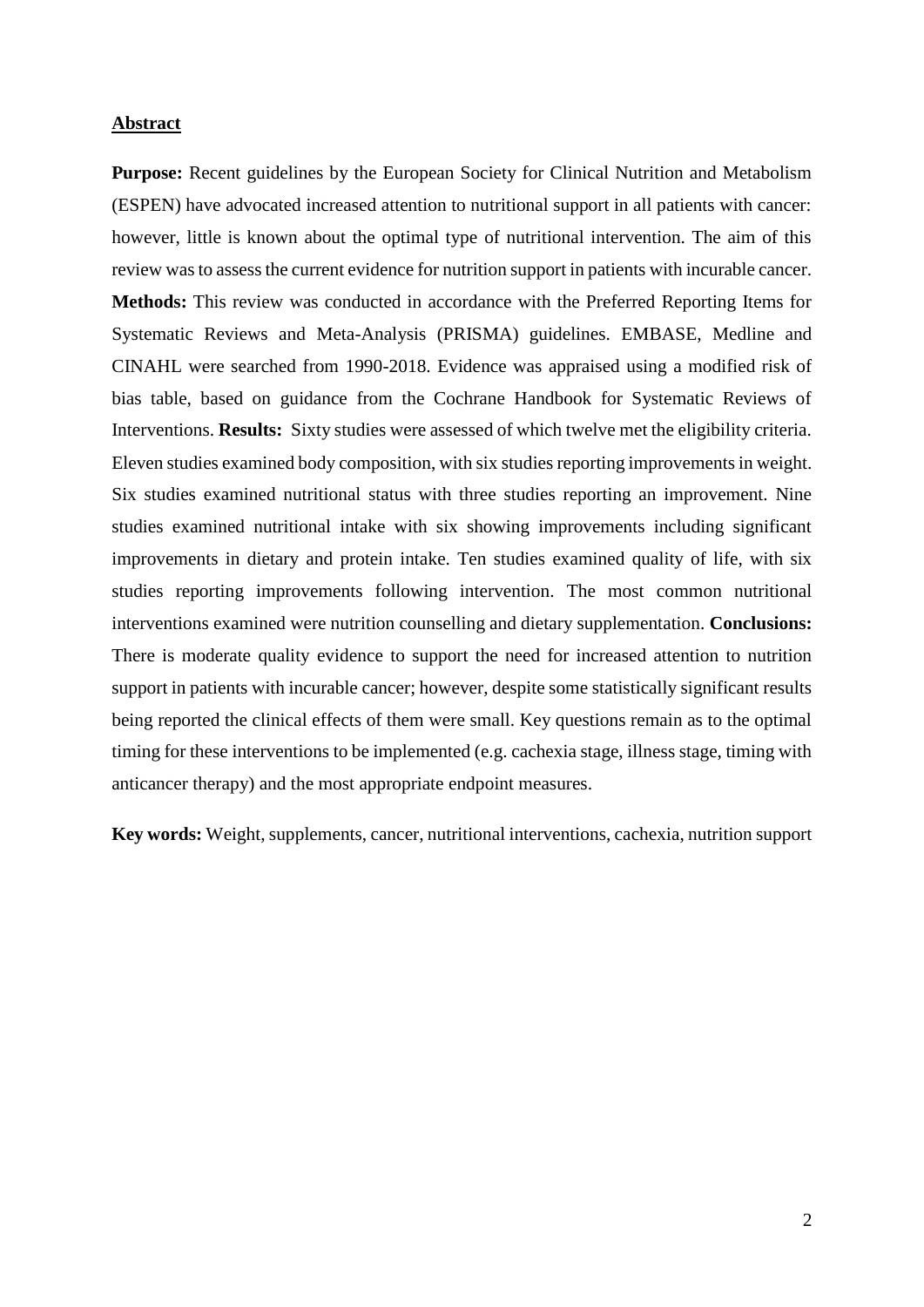## **Introduction**

Since the time of Hippocrates, cachexia has been associated with a poor outcome in patients with cancer.<sup>[\[1\]](#page-11-0)</sup> Indeed, cancer cachexia results in increased mortality rates, with up to 20% of cancer deaths related to malnutrition.<sup>[\[2,](#page-11-1) [3\]](#page-11-2)</sup>

Cachexia is not simply due to lack of adequate oral intake; rather, it's pathophysiology is complex and includes a combination of systemic inflammation and hyper-metabolism.<sup>[\[4\]](#page-11-3)</sup> This, in combination with decreased oral intake and reduced physical function means that anabolism is impaired, resulting in loss of skeletal muscle.

With such a complex genesis it may at first seem daunting to address these multiple components however there is a plausible argument that multimodal therapies targeting each of these elements; inflammation, decreased oral intake and reduced physical function, is necessary to optimally treat cachexia.<sup>[\[5-7\]](#page-11-4)</sup>

Appropriate nutritional intake is a key component of any intervention and this has recently been emphasized by the European Society for Clinical Nutrition and Metabolism (ESPEN) guidelines on cancer-related malnutrition and cachexia. It is now advocated that increased attention is paid to nutritional interventions for all patients with cancer. <sup>[\[8\]](#page-11-5)</sup>

Several key recommendations were subsequently made: nutritional intake should be screened regularly from the onset of cancer diagnosis, including those with advanced cancer; patients identified as having nutritional disturbance should undertake regular nutritional assessment including dietary intake, weight loss and body mass intake.<sup>[\[9\]](#page-11-6)</sup>

In patients with cancer the nutritional aim is often about maintaining or improving nutritional status, function and survival. [\[10\]](#page-11-7) However, in patients with incurable cancer the aim is often focused on improving quality of life and minimising symptoms such as nausea and vomiting which may impact on their nutritional intake. [\[11\]](#page-11-8)

However, the evidence to support regular nutritional assessment in patients with incurable cancer is not clear. [\[9\]](#page-11-6) There is a need to collate and evaluate the evidence concerning the clinical consequences of nutrition support via dietary interventions including nutrition counselling with or without the use of oral nutritional interventions.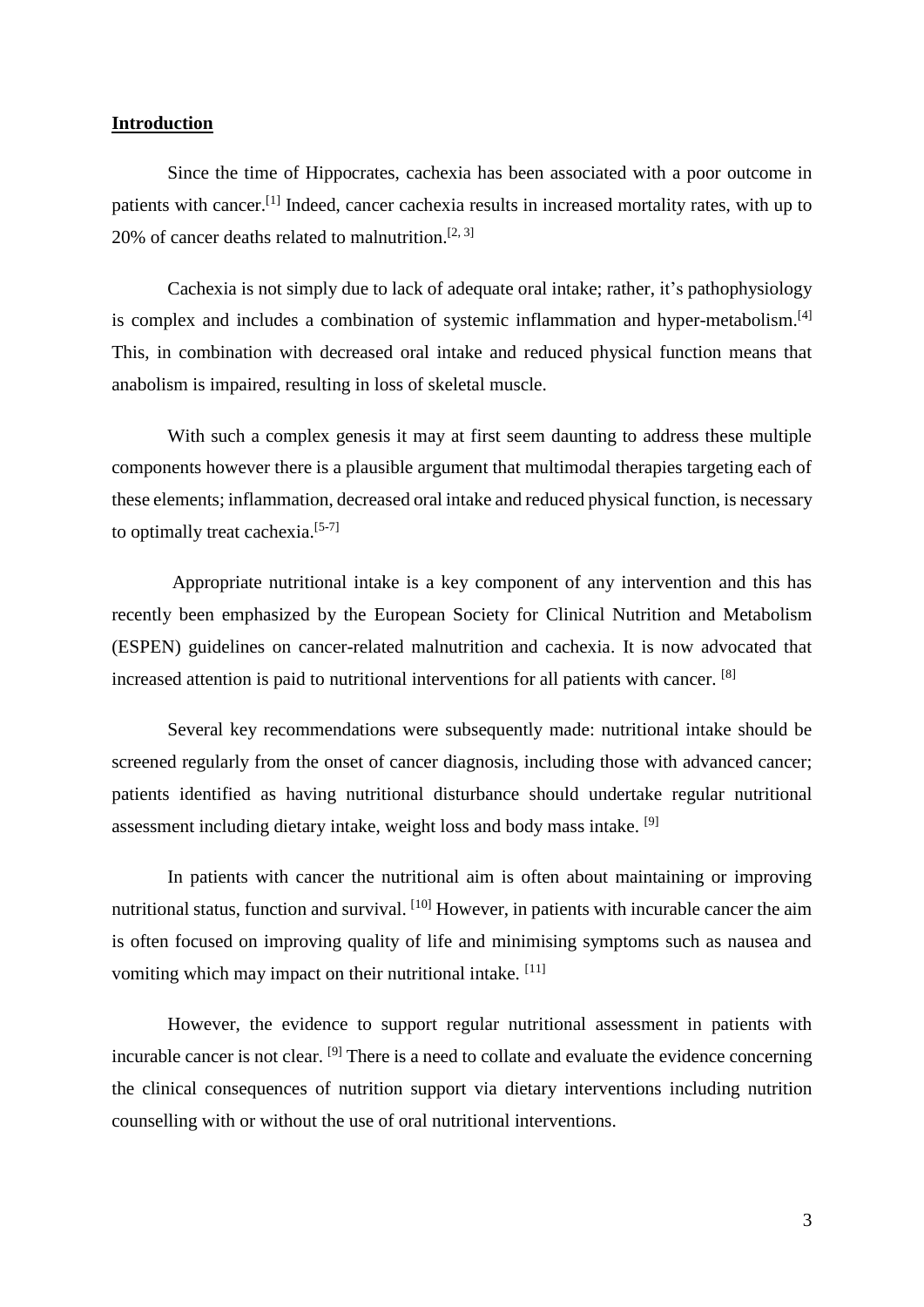The aim of this systematic review was to assess the current evidence for nutrition support via nutritional interventions implemented in patients with incurable cancer.

### **Methods**

This systematic review was conducted in accordance with the Preferred Reporting Items for Systematic Reviews and Meta-Analysis (PRISMA) guidelines.<sup>[\[12\]](#page-11-9)</sup> Ethical approval was not required.

#### **Search strategy and selection criteria**

Original Studies with adult patients (>18 years) with incurable cancer (defined as not curable but might receive antineoplastic treatment aiming to prolong life and/or alleviate symptoms), evaluating the effect of oral dietary interventions were included. Eligible studies also had to have defined outcome measures such as, body composition; including weight (measured in kg, pound or percent change in lean body mass (LBM), total body mass (TBM) or fat mass (FM), nutritional intake; including energy intake (measured as kcal, kJ or MJ, absolute intake and/or energy balance), nutritional status; which were measured using validated tools such as the Patient Generated Subjective Global Assessment (PG-SGA) [\[13\]](#page-11-10) and measurement of QoL using patient reported outcome measures such as the European Organisation for Research and Treatment of Cancer – Quality of Life - C30 (EORTC QLQ- $C30$ ) [\[14\]](#page-11-11). Both quantitative and qualitative trial designs were included.

Studies were excluded that evaluated the effect of either parental or enteral nutrition (including papers that evaluated mixed interventions that included enteral/parental nutrition). Studies were also excluded if the intervention was selected nutritional compounds such as certain vitamins, fatty acids, proteins or amino acids. Case reports, conference abstracts, systematic reviews or studies with ten or less participants were not included. Language was limited to English only.

The literature search was conducted in the following electronic databases; MEDLINE, Embase and CINAHL, with all databases being searched from 1990-2018. The last search date was the 25<sup>th</sup> October 2018. The search was performed by an experienced librarian. The search strategy for all databases is reported in appendix 1 (supplementary material). Appropriate strategies were developed for each database.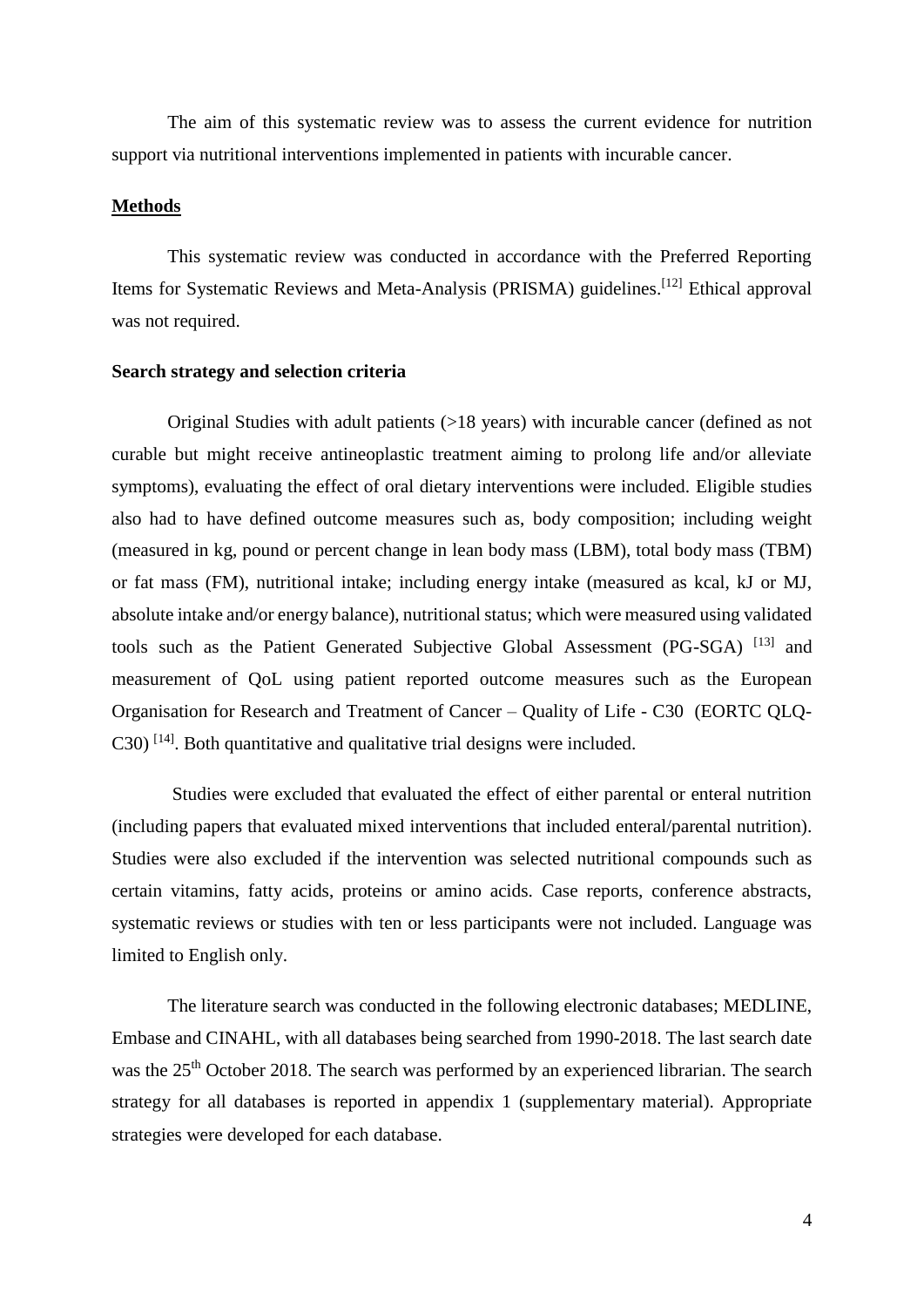## **Appraisal process**

All titles retrieved from the literature search were reviewed (HB) and if potentially eligible, studies were retrieved in full and appraised independently (HB, BL and EH). If all three authors agreed that the studies met the eligibility criteria these were then included in the review. Any disagreements regarding a trial were discussed between the three authors and a consensus agreed. The PRISMA statement for reporting systematic reviews was used  $^{[12]}$  $^{[12]}$  $^{[12]}$ .

Eligible studies are summarised (table 1) including risk of bias for each trial. Quality of studies was assessed by HB and CH using a modified risk of bias table, based on guidance from the Cochrane Handbook for Systematic Reviews of Interventions<sup>[\[15\]](#page-11-12)</sup>, and a summary table was developed (see table 2). The risk of bias for each patient-important outcome was evaluated and is presented in a modified summary of findings table (table 3).

#### **Results**

### *Search results and selection of studies*

The literature search retrieved a total of 1139 papers (see Fig. 1). After screening of the titles and identifying any duplicates, a total of 60 studies remained. One thousand and eighteen studies were removed at title. After reviewing each study against the eligibility criteria, 48 studies were excluded. Twelve studies were eligible, of which eight were RCTs [\[6,](#page-11-13) [16-22\]](#page-11-14), three prospective observational studies  $[23-25]$  and one post hoc analysis study.  $[26]$ 

Twelve studies assessing a total of 1266 patients investigated the effect of nutritional interventions in patients with incurable cancer. Predominant cancer types were gastrointestinal (including pancreatic and colorectal) and lung, with over 40% receiving chemotherapy treatment.

## *Nutrition counselling with or without oral dietary intervention*

Three studies (n=438) examined nutrition counselling with or without oral dietary intervention, two randomised controlled trials  $[16, 20]$  $[16, 20]$  and one prospective observational study.  $[25]$  The prospective observational study examined nutrition counselling alone and the two RCT's examined nutrition counselling alongside an oral dietary intervention. One RCT compared the effects of nutrition counselling alone, the effect of ONS alone, the effect of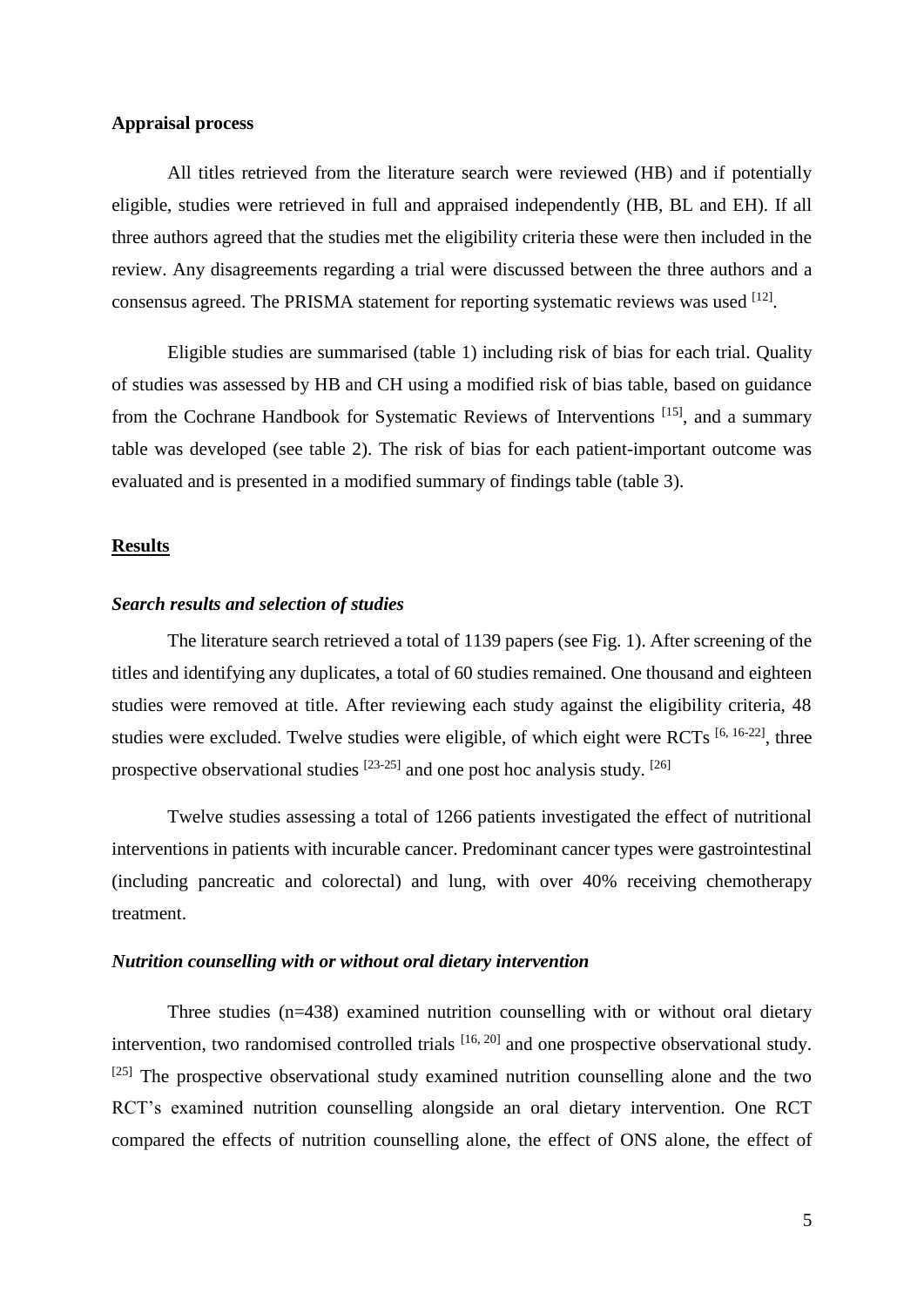nutrition counselling and ONS in combination or no intervention. [\[16\]](#page-11-14) The other RCT compared nutrition counselling and IAtta with nutrition counselling alone. [\[20\]](#page-12-2)

Findings by Kapoor et al  $(2016)$ <sup>[\[20\]](#page-12-2)</sup> reported that patients within the control arm had significantly decreased body weight ( $p=0.003$ ), mid upper arm circumference ( $p=0.002$ ) and body fat  $(p=0.002)$  by the end of the intervention. Although not significant, body weight gain was seen in the intervention group  $(p=0.08)$  as well as a significant increase of body fat (BF)  $(p=0.002)$  being observed. Patients in the intervention group also reported a significant improvement in fatigue ( $p=0.002$ ) and appetite ( $p=0.006$ ).

Baldwin et al's  $(2011)$ <sup>[\[16\]](#page-11-14)</sup> RCT was stopped early on advice of the independent data monitoring committee due to lack of efficacy. There was no significant difference in survival or QoL between the groups. Patients in the intervention group weighed more at one year than those in control group, but no difference was seen between those receiving oral nutritional supplements (ONS) alone or the combination of ONS and dietary advice. There was no statistical difference between weight changes of non-survivors and survivors, however less weight loss was seen in the those who survived beyond 26 weeks.

#### *Multimodal therapies alongside chemotherapy*

Multimodal therapy e.g. dietary intervention and physical exercise, delivered alongside chemotherapy was examined in five studies  $(n=216)$  [\[6,](#page-11-13) [17,](#page-11-15) [21,](#page-12-4) [22,](#page-12-5) [24\]](#page-12-6); Four were RCT's [6, 17, 21, [22\]](#page-12-5) while the other was a prospective observational study.<sup>[\[24\]](#page-12-6)</sup>

Findings from Read et al  $(2006)$ <sup>[\[24\]](#page-12-6)</sup> saw improvements in body composition including significant increase in mean weight at three weeks  $(p=0.03)$  with this remaining stable up to week nine. LBM also maintained throughout the nine weeks. Significant improvements were also seen in energy levels (p=0.03) between weeks three and nine, with all other QoL measures maintained. Dietary intake of n-3 fatty acids increased at week three and maintained up to week nine, this coincided with the commencement of the n-3 PUFA (polyunsaturated fatty acid) enriched ONS, this saw both eicosapentaenoic acid (EPA) and docosahexaenoic acid (DHA) improve significantly at week three and remaining high up to week nine. Significant decreases in nutritional intake including protein ( $p = 0.003$ ) and energy ( $p = 0.02$ ) were seen following commencement of chemotherapy at the end of week three and nine.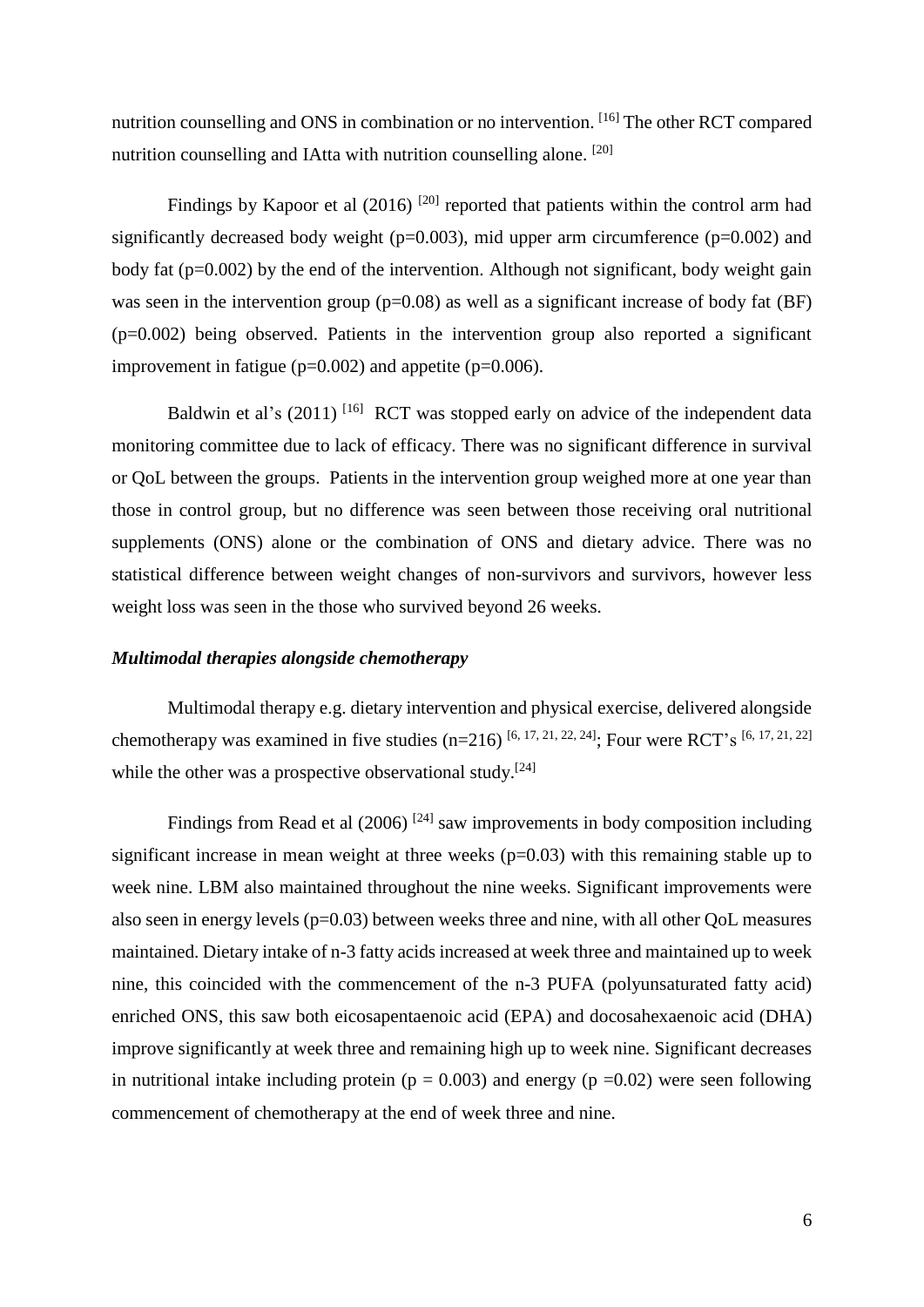Sanchez-Lara et al (2014)<sup>[\[21\]](#page-12-4)</sup> also saw improvements in body composition. Significant differences were noted between groups ( $p = 0.01$ ) for LBM which increased in the intervention group but decreased in the control group. The intervention group also had significantly greater energy and protein intakes  $(p<0.001)$  compared to those in the control group. No overall difference was seen in the response rate or survival between either group, but fatigue, neuropathy and loss of appetite decreased significantly in the intervention group ( $p = \leq 0.05$ ) for all).

Breitkreutz et al (2005)<sup>[\[17\]](#page-11-15)</sup> saw improvements in body composition including Fat Free Mass (FFM) increase in the intervention group compared to the control group. Body Cell Mass (BCM) decreased in the control group but was maintained within the intervention group, with significant intergroup differences between groups  $(p<0.05)$ . QoL was also seen to improve more in the intervention group compared to the control group, but was not statistically significant.

#### *Oral dietary interventions*

Four studies examined the effect of oral dietary interventions alone (n=611). Two were RCT's,  $^{[18, 19]}$  $^{[18, 19]}$  $^{[18, 19]}$  $^{[18, 19]}$  one exploratory prospective observational study,  $^{[23]}$  $^{[23]}$  $^{[23]}$  and one post hoc analysis study.  $[26]$ 

Fearon et al  $(2003)^{[18]}$  $(2003)^{[18]}$  $(2003)^{[18]}$  showed that although consumption was below the recommended dose, the intervention group still showed a significant correlation between ONS intake and improved body composition, including weight gain  $(p<0.001)$  and an increase in LBM  $(p<0.036)$ . Weight gain was also associated with improved QoL in the intervention group  $(p<0.01)$ . However, no significant correlation was seen between intake and change in LBM between the two groups  $(p<0.043)$ . Increased plasma EPA levels were also associated with weight and LBM gain  $(p<0.01)$ .

Casas et al  $(2011)$ <sup>[\[23\]](#page-12-0)</sup> showed significant differences in the intervention group for anxiety ( $p = 0.023$ ) and depression ( $p = 0.011$ ), with QoL showing significant differences from baseline measurements between groups ( $p = 0.017$ ). Significant differences were also seen between the groups in the global scale ( $p = 0.016$ ) and fatigue scale ( $p = 0.007$ ).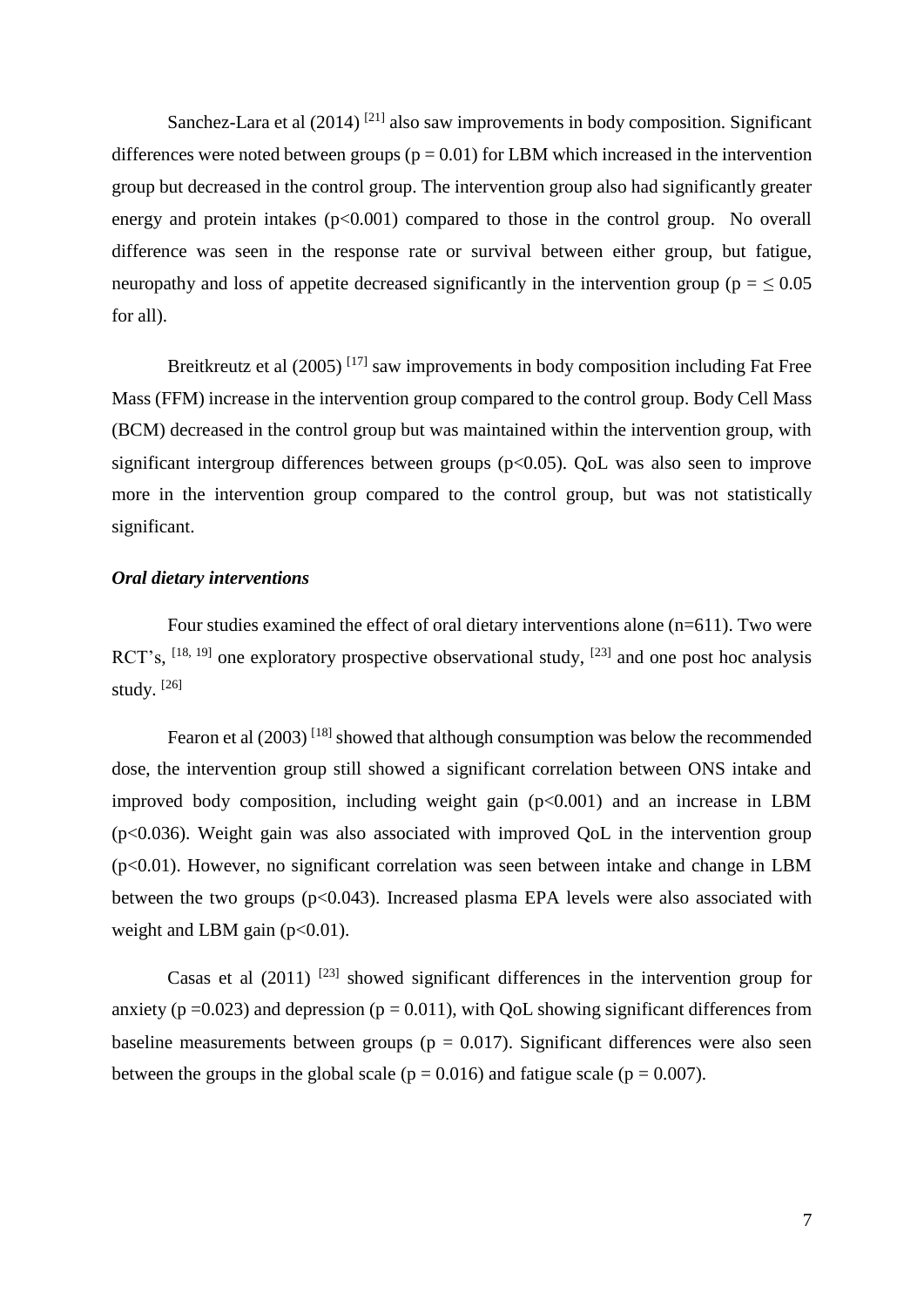#### *Summary of Findings*

Twelve studies were identified, all from the outpatient setting. Following assessment of study quality using a modified risk of bias table, based on guidance from the Cochrane Handbook for Systematic Reviews of Interventions, [\[15\]](#page-11-12) we have shown that there is moderate quality evidence to support the need for increased attention to nutrition support in patients with incurable cancer; however, despite some statistically significant results being reported the clinical effects of them were small.

#### *Body composition*

Eleven studies examined body composition as an outcome measure. Six reported an increase in weight  $[6, 17, 20, 22, 24, 26]$  $[6, 17, 20, 22, 24, 26]$  $[6, 17, 20, 22, 24, 26]$  $[6, 17, 20, 22, 24, 26]$  $[6, 17, 20, 22, 24, 26]$  $[6, 17, 20, 22, 24, 26]$  of which one, looking at a combination of nutrition counselling and ONS alongside chemotherapy, reported an increase in FFM (p<0.05) and maintenance in BCM compared to the control group  $[17]$ . One study, examining the effects of IAtta, reported an increase in body weight gain  $(p=0.08)$  with significant increase in body fat  $(p=0.002)$ <sup>[\[20\]](#page-12-2)</sup>. Only one study, examining nutrition counselling with the emphasis on restricting carbohydrates, reported significant weight loss following intervention.  $[25]$  Four studies reported weight stability  $[16, 18, 19, 21]$  $[16, 18, 19, 21]$  $[16, 18, 19, 21]$  $[16, 18, 19, 21]$ , although one of those studies, examining nutrition counselling and consumption of an n-3 PUFA enriched ONS alongside chemotherapy, reported an increase in LBM.[\[21\]](#page-12-4) Of the six studies reporting an improvement in body composition, one study examined nutrition counselling alongside dietary intervention of IAtta<sup>[\[20\]](#page-12-2)</sup>, one study examined the effect of an n-3 PUFA enriched ONS<sup>[\[26\]](#page-12-1)</sup> and four studies examined multimodal therapies alongside chemotherapy.  $[6, 17, 22, 24]$  $[6, 17, 22, 24]$  $[6, 17, 22, 24]$  $[6, 17, 22, 24]$ . Of the six studies which saw improvements, all examined an oral dietary intervention, five of which were ONS,  $[6, 17, 22, 24, 26]$  $[6, 17, 22, 24, 26]$  $[6, 17, 22, 24, 26]$  $[6, 17, 22, 24, 26]$  $[6, 17, 22, 24, 26]$  with three of those being an n-3 PUFA enriched ONS and one examined IAtta. <sup>[\[20\]](#page-12-2)</sup>

## *QoL*

Eleven studies examined QoL as an outcome measure with eight studies reporting an improvement in QoL, measured on various subscales (three studies saw significant improvements,  $[20, 21, 23]$  $[20, 21, 23]$  $[20, 21, 23]$  and five studies saw non-significant improvements),  $[17, 18, 22, 25, 26]$  $[17, 18, 22, 25, 26]$  $[17, 18, 22, 25, 26]$  $[17, 18, 22, 25, 26]$  $[17, 18, 22, 25, 26]$ compared to the control group and three studies reporting no difference between groups [\[16,](#page-11-14) 19,  $24$ . Of the eight studies reporting an improvement in QoL, two were examining the effect of nutrition counselling alongside a dietary intervention  $[20, 25]$  $[20, 25]$ , three examined an oral nutritional intervention,  $^{[18, 23, 26]}$  $^{[18, 23, 26]}$  $^{[18, 23, 26]}$  $^{[18, 23, 26]}$  $^{[18, 23, 26]}$  including one examining ice cream as a dietary intervention compared to ONS.  $^{[23]}$  $^{[23]}$  $^{[23]}$  Three studies examined multimodal therapies alongside chemotherapy.  $^{[17, 21, 22]}$  $^{[17, 21, 22]}$  $^{[17, 21, 22]}$  $^{[17, 21, 22]}$  $^{[17, 21, 22]}$  Of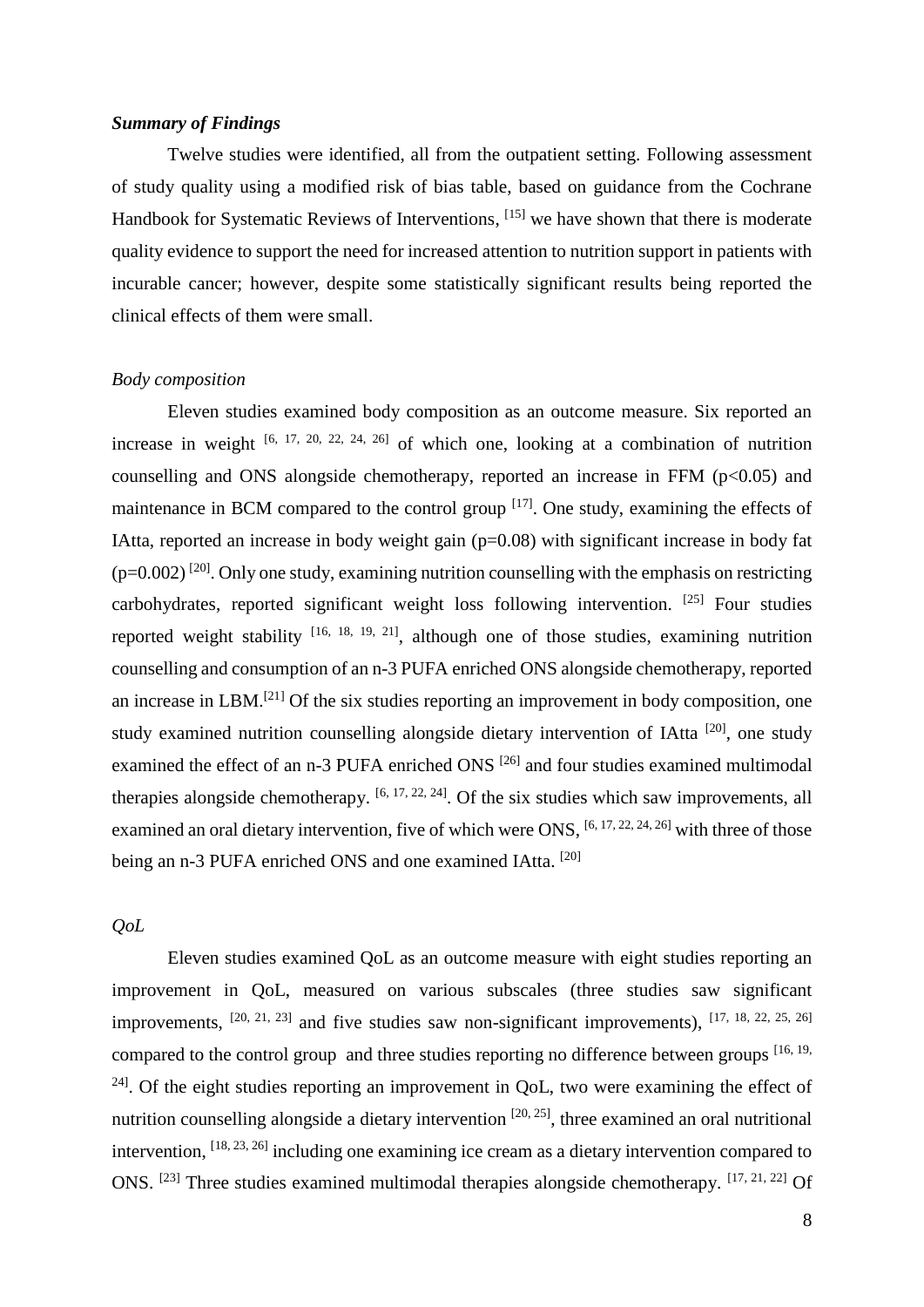the eight studies which saw improvements in QoL, seven examined an oral dietary interventions, of which six were ONS, [\[17,](#page-11-15) [18,](#page-11-16) [21-23,](#page-12-4) [26\]](#page-12-1) with four of those being an n-3 PUFA enriched ONS, and one study examined IAtta as a dietary intervention. [\[20\]](#page-12-2) The remaining study was examining nutrition counselling aimed at restricting carbohydrates. <sup>[\[25\]](#page-12-3)</sup>

#### *Nutritional intake*

Nine studies examined nutritional intake as an outcome measure, with six studies reporting an improvement in nutritional intake  $[17-21, 26]$  $[17-21, 26]$  including protein and energy intake  $(p<0.01)$ , and three studies reporting a reduction in appetite loss  $[19-21]$ . Only one of these studies, examining nutrition counselling and consumption of an n-3 PUFA enriched ONS alongside chemotherapy, reported a decrease in intake following commencement of chemotherapy. <sup>[\[24\]](#page-12-6)</sup> One study, examining nutrition counselling alongside an oral dietary intervention, failed to analyse nutritional intake due to compliance issues with the outcome tool used, <sup>[\[16\]](#page-11-14)</sup> and one study, examining nutrition counselling and consumption of an n-3 PUFA enriched ONS alongside chemotherapy, showed no difference between groups. <sup>[\[22\]](#page-12-5)</sup> Of the six studies reporting an improvement in nutritional status, one examined nutrition counselling alongside dietary intervention, <sup>[\[20\]](#page-12-2)</sup> and three examined an oral dietary intervention, <sup>[\[18,](#page-11-16) [19,](#page-11-17) [26\]](#page-12-1)</sup> and two examined multimodal therapies alongside chemotherapy.  $[17, 21]$  $[17, 21]$  Of the six studies which saw improvements, all examined an oral dietary intervention, four were examining ONS, <sup>[17,</sup>] <sup>[18,](#page-11-16) [21,](#page-12-4) 26</sup>, including 3 of those examining n-3 PUFA enriched ONS, one study examined IAtta as a dietary intervention <sup>[\[20\]](#page-12-2)</sup> and the final study examined ice cream as a dietary intervention.  $[23]$  Of the six studies which saw improvements in nutritional intake, three of these also saw improved QoL  $^{[17, 20, 21]}$  $^{[17, 20, 21]}$  $^{[17, 20, 21]}$  $^{[17, 20, 21]}$  $^{[17, 20, 21]}$ , with three studies seeing improvements in body composition including weight  $^{[17, 20, 26]}$  $^{[17, 20, 26]}$  $^{[17, 20, 26]}$  $^{[17, 20, 26]}$  $^{[17, 20, 26]}$ , free fat mass (FFM)  $^{[17]}$  $^{[17]}$  $^{[17]}$  and body fat (BF).<sup>[\[20\]](#page-12-2)</sup>

# *Nutritional status*

Six studies examined nutritional status as an outcome measure with three studies seeing improvement in nutritional status  $[20, 21, 23]$  $[20, 21, 23]$  $[20, 21, 23]$ . Three studies reported no differences between groups.<sup>[\[6,](#page-11-13) [22,](#page-12-5) [24\]](#page-12-6)</sup> Of the three studies that reported improvements in nutritional status, one study examined ice cream as a dietary interventions compared to ONS  $^{[23]}$  $^{[23]}$  $^{[23]}$ , one study was examining nutrition counselling alongside the addition of IAtta<sup>[\[20\]](#page-12-2)</sup> and one study examined nutrition counselling and the consumption of an n-3 PUFA enriched ONS alongside chemotherapy. [\[21\]](#page-12-4) Of the three studies which saw improvements, all examined an oral dietary intervention, one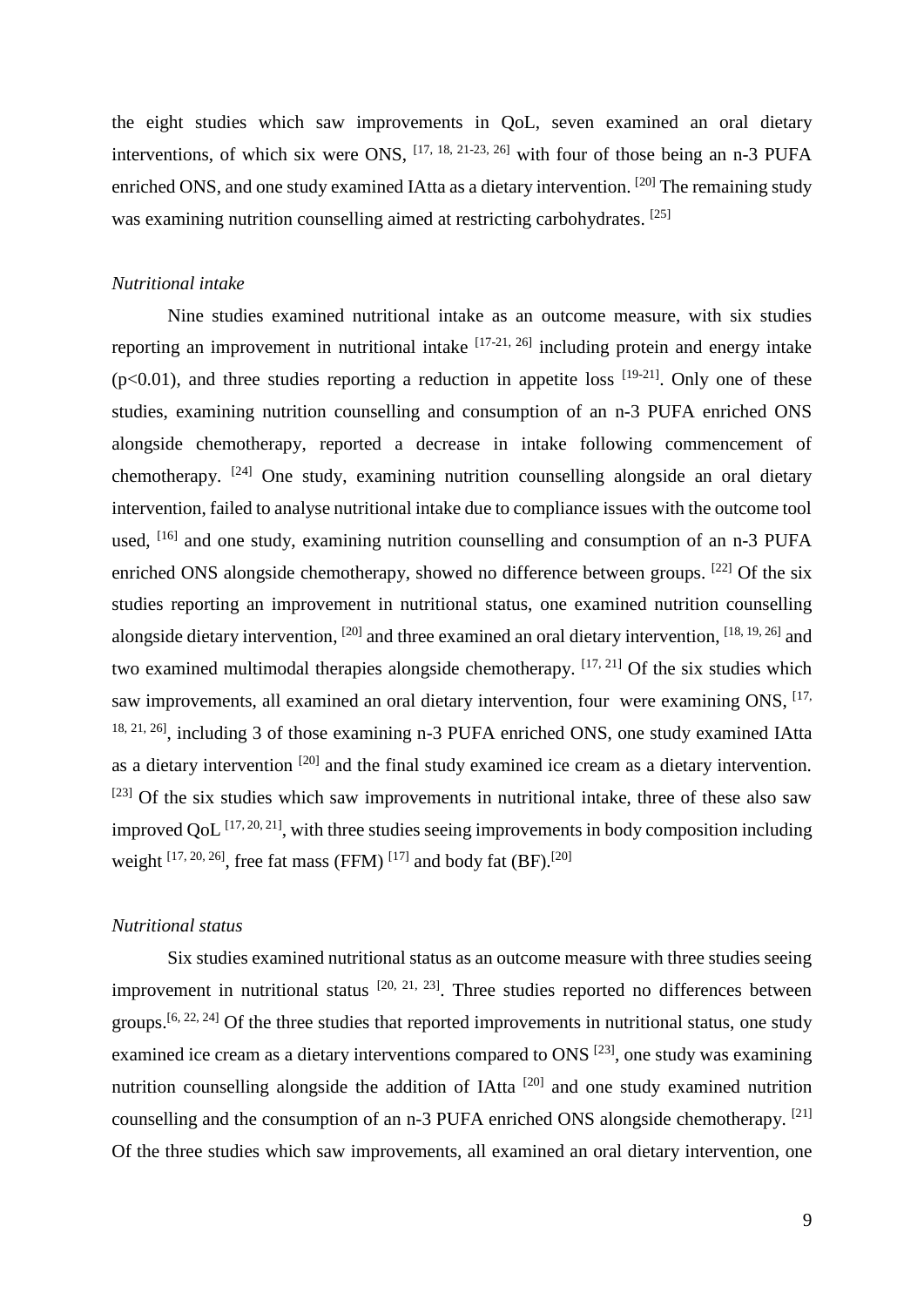examined an n-3 PUFA enriched ONS, <sup>[\[21\]](#page-12-4)</sup>, one examined IAtta <sup>[\[20\]](#page-12-2)</sup> and the last one examined ice cream as a dietary intervention, compared to ONS. [\[23\]](#page-12-0)

### **Discussion**

There is limited evidence as to the most effective nutrition intervention for patients with incurable cancer, despite various guidelines.<sup>[\[8,](#page-11-5) [27\]](#page-12-7)</sup> This review examined the effects of nutrition support in patients with incurable cancer.

The National Institute for Clinical Excellence (NICE)<sup>[\[27\]](#page-12-7)</sup> guidelines and the ESPEN guidelines <sup>[\[8\]](#page-11-5)</sup> highlight the need for early nutritional screening in order to identify patients who are malnourished. Diagnostic criteria for cachexia have been developed and used to classify patient's degree of cachexia, these consider; food intake, catabolic drivers, muscle mass/strength and effect of cachexia on the patient.[\[4\]](#page-11-3) Cachexia classifications highlight that if cachexia is present, it can develop progressively from pre-cachexia to cachexia and on to refractory cachexia which cannot be fully reversed by conventional nutrition support and leads to progressive functional impairment. The studies included in this review did not classify the stage of cancer cachexia in which interventions were delivered. It would be interesting in future work to assess optimal timings of delivery of nutritional interventions. Should the cachexia classification criteria be used routinely for cancer patients, alongside nutritional assessments in order to identify as early as possible, those who are not only malnourished but at risk of cachexia and to what degree? This should be considered for patients when they are initially diagnosed with cancer and regularly screened throughout their cancer journey to minimise the risk of developing malnutrition/cachexia complications and/or prevent further deterioration which may impact on their functional status.<sup>[\[28\]](#page-12-8)</sup>

Nutrition counselling is considered the most appropriate first line nutritional intervention  $[8, 27]$  $[8, 27]$  and the findings herein support this. Further aspects however need to be considered including; who is the best person to conduct the nutritional intervention, when should this take place, and should advice be standardised.<sup>[\[29\]](#page-12-9)</sup> Patients are often provided with nutritional advice at varying time points of their journey from different health professionals and advice can often be conflicting or incorrect. Symptoms as a result of deteriorating status or from cancer treatment also need to be taken into consideration when providing nutritional advice as these can often have a negative effect on oral intake.<sup>[\[30\]](#page-12-10)</sup> The type of interventions within studies should therefore be clearly described for both the control and the intervention group as well as timeframes undertaken.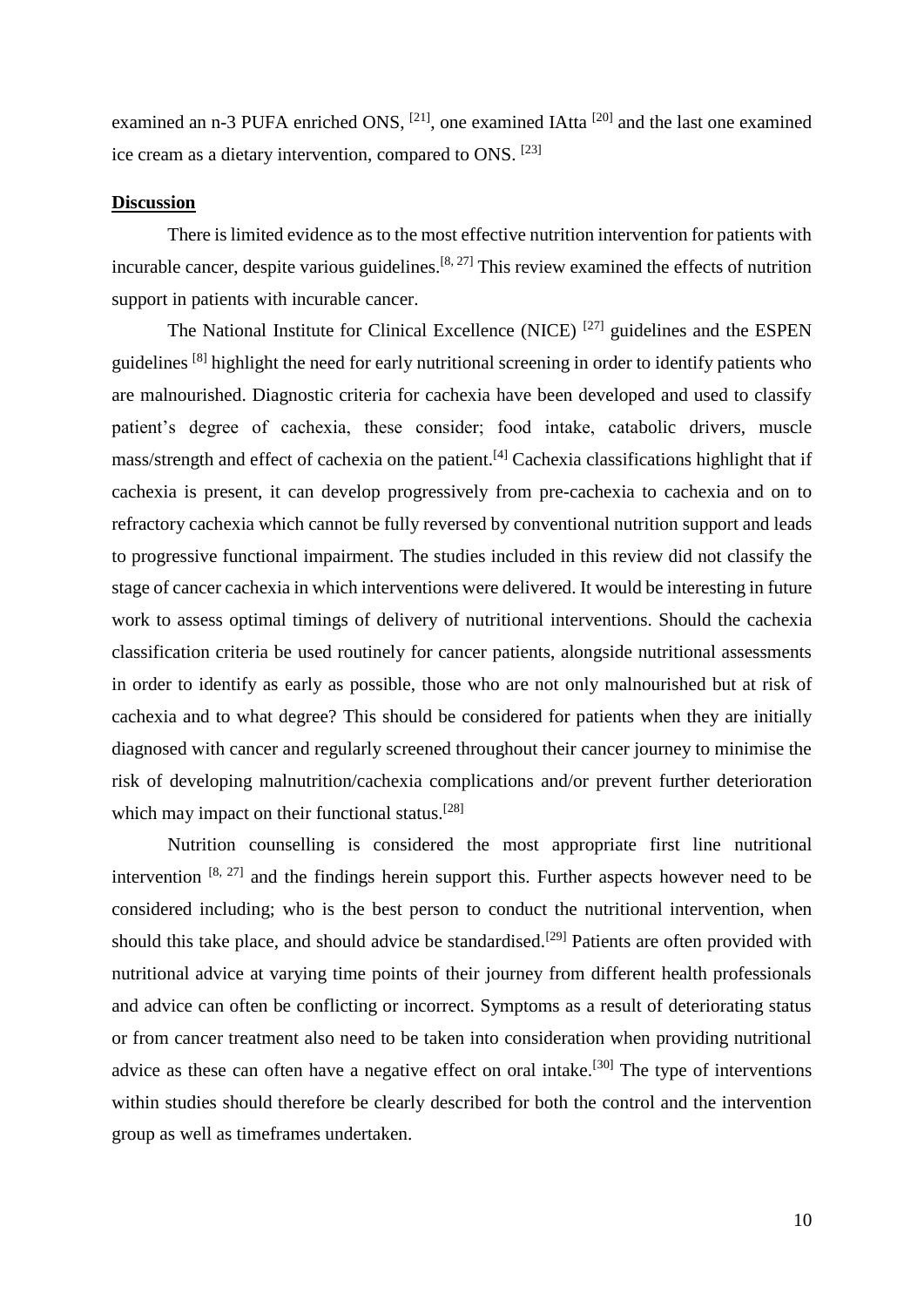High attrition rates are common in studies involving palliative care patients, and this was also evident in the studies examined in this review, with attrition rates over 40% recorded in three studies  $[18, 20, 26]$  $[18, 20, 26]$  $[18, 20, 26]$ , this is often due to the frail nature of this patient group leading to withdrawal and high dropout rates.<sup>[\[31\]](#page-12-11)</sup>

Appropriate outcome measures also need to be considered and it is imperative in palliative care that these are relevant to assess appropriate palliative goals of care. Various tools have been developed such as the PG-SGA  $^{[13]}$  $^{[13]}$  $^{[13]}$  to measure nutritional outcomes but there is no defined consensus on which tools are most appropriate. Due to the nature of this patient group, patients can often be too unwell, frail or fatigued to complete self-completed measurements. This can lead to reporting bias whereby frailer patient data is not included or missing. [\[32,](#page-12-12) [33\]](#page-12-13)

## **Limitations**

Relevant studies may have been missed in this review, despite a thorough search strategy being implemented, however we believe we identified all appropriate studies. Metaanalysis of studies was not possible due to the differences in trial designs. Multiple assessors assessed study quality to limit any risk of bias, and any discrepancies were discussed in detail, then agreed upon. Baldwin et al  $^{[16]}$  $^{[16]}$  $^{[16]}$  highlights that although RCT's are the gold standard these are difficult to undertake for nutritional intervention studies. They argue it is often impossible to blind both the participants and the person undertaking the intervention or to have a placebo for the control group which can often then lead to bias <sup>[\[29\]](#page-12-9)</sup>: indeed this was the case for most of the studies included in this review. This study also reviewed observational studies, which are often seen as inferior to RCT's due to high risk of confounding factors and selection bias of patients. [\[34\]](#page-12-14)

## **Conclusion**

This review demonstrates moderate evidence for nutrition support in patients with incurable cancer, which supports the recommendations by ESPEN for increased attention to nutritional support in this patient group. Further high-quality studies are needed in order to identify the most appropriate types of nutritional interventions.

## **Conflict of interest**

None declared. This has been presented in poster format at the  $11<sup>th</sup>$  International SCWD conference on cachexia, sarcopenia and muscle wasting.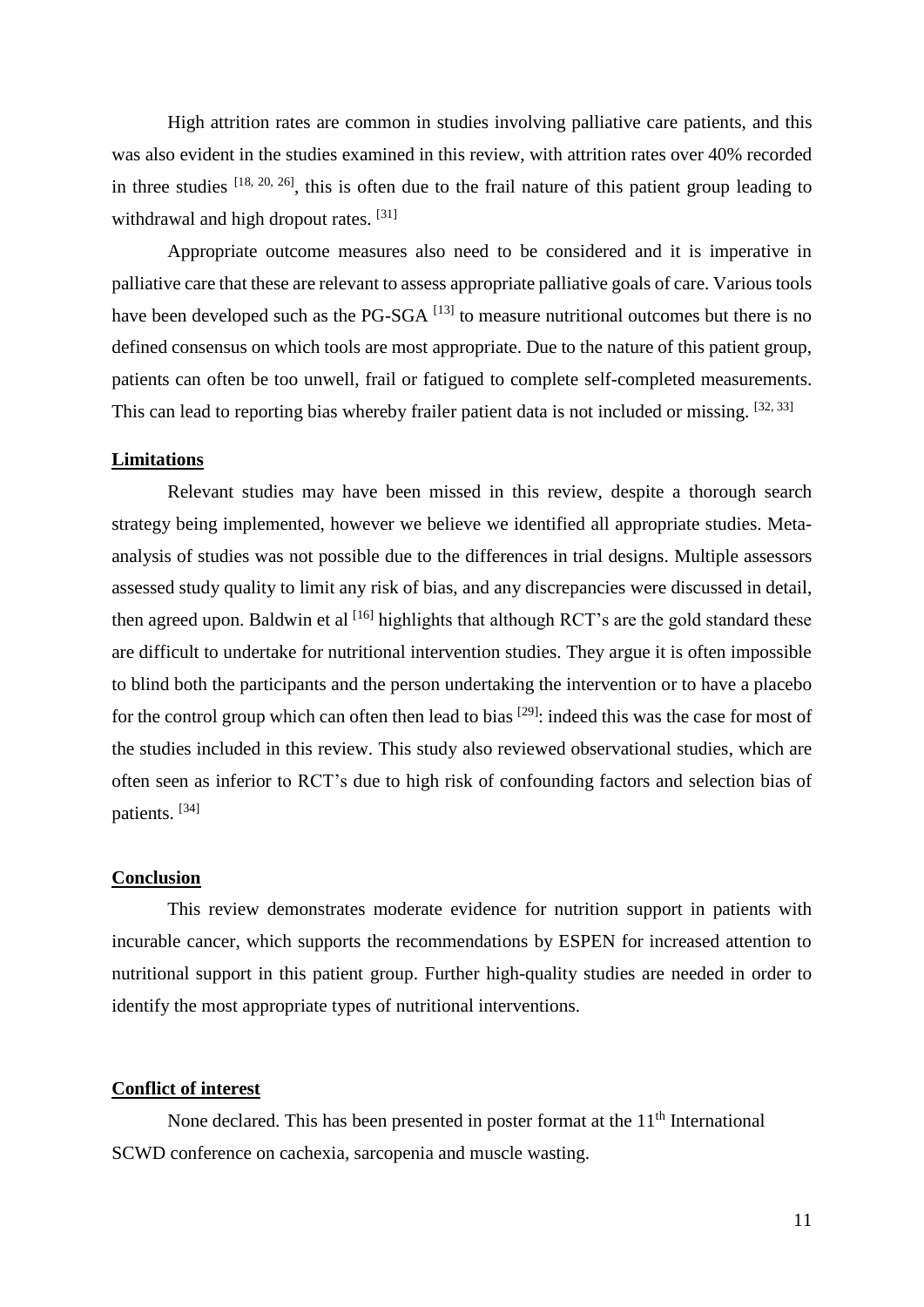# References

- <span id="page-11-20"></span><span id="page-11-0"></span>1. Katz, A.M. and P.B. Katz, *Diseases of the heart in the works of Hippocrates.* Br Heart J, 1962. **24**: p. 257-64.
- <span id="page-11-1"></span>2. Argiles, J.M., et al., *Cancer cachexia: understanding the molecular basis.* Nat Rev Cancer, 2014. **14**(11): p. 754-62.
- <span id="page-11-2"></span>3. Ross, P.J., et al., *Do patients with weight loss have a worse outcome when undergoing chemotherapy for lung cancers?* Br J Cancer, 2004. **90**(10): p. 1905-11.
- <span id="page-11-3"></span>4. Fearon, K., et al., *Definition and classification of cancer cachexia: an international consensus.* Lancet Oncol, 2011. **12**(5): p. 489-95.
- <span id="page-11-4"></span>5. Fearon, K.C., *Cancer cachexia: developing multimodal therapy for a multidimensional problem.* Eur J Cancer, 2008. **44**(8): p. 1124-32.
- <span id="page-11-13"></span>6. Solheim, T.S., et al., *A randomized phase II feasibility trial of a multimodal intervention for the management of cachexia in lung and pancreatic cancer.* J Cachexia Sarcopenia Muscle, 2017. **8**(5): p. 778-788.
- <span id="page-11-23"></span>7. Solheim, T.S., et al., *Cancer cachexia: rationale for the MENAC (Multimodal-Exercise, Nutrition and Anti-inflammatory medication for Cachexia) trial.* BMJ Support Palliat Care, 2018.
- <span id="page-11-19"></span><span id="page-11-5"></span>8. Arends, J., et al., *ESPEN guidelines on nutrition in cancer patients.* Clin Nutr, 2017. **36**(1): p. 11-48.
- <span id="page-11-6"></span>9. Arends, J., et al., *ESPEN expert group recommendations for action against cancerrelated malnutrition.* Clin Nutr, 2017. **36**(5): p. 1187-1196.
- <span id="page-11-18"></span><span id="page-11-7"></span>10. Acreman, S., *Nutrition in palliative care.* Br J Community Nurs, 2009. **14**(10): p. 427- 8, 430-1.
- <span id="page-11-8"></span>11. Nourissat, A., et al., *Relationship between nutritional status and quality of life in patients with cancer.* Eur J Cancer, 2008. **44**(9): p. 1238-42.
- <span id="page-11-21"></span><span id="page-11-9"></span>12. Moher, D., et al., *Preferred reporting items for systematic reviews and meta-analyses: the PRISMA statement.* BMJ, 2009. **339**: p. b2535.
- <span id="page-11-22"></span><span id="page-11-10"></span>13. Bauer, J., S. Capra, and M. Ferguson, *Use of the scored Patient-Generated Subjective Global Assessment (PG-SGA) as a nutrition assessment tool in patients with cancer.* Eur J Clin Nutr, 2002. **56**(8): p. 779-85.
- <span id="page-11-11"></span>14. Aaronson, N.K., et al., *The European Organization for Research and Treatment of Cancer QLQ-C30: a quality-of-life instrument for use in international clinical trials in oncology.* J Natl Cancer Inst, 1993. **85**(5): p. 365-76.
- <span id="page-11-12"></span>15. The cochrane collaboration, *The Cochrane Handbook for Systematic Reviews of Interventions*. 2008.
- <span id="page-11-14"></span>16. Baldwin, C., et al., *Simple nutritional intervention in patients with advanced cancers of the gastrointestinal tract, non-small cell lung cancers or mesothelioma and weight loss receiving chemotherapy: a randomised controlled trial.* J Hum Nutr Diet, 2011. **24**(5): p. 431-40.
- <span id="page-11-15"></span>17. Breitkreutz, R., et al., *Effects of a high-fat diet on body composition in cancer patients receiving chemotherapy: a randomized controlled study.* Wien Klin Wochenschr, 2005. **117**(19-20): p. 685-92.
- <span id="page-11-16"></span>18. Fearon, K.C., et al., *Effect of a protein and energy dense N-3 fatty acid enriched oral supplement on loss of weight and lean tissue in cancer cachexia: a randomised double blind trial.* Gut, 2003. **52**(10): p. 1479-86.
- <span id="page-11-17"></span>19. Jatoi, A., et al., *"Enjoy glass of wine before eating:" a randomized trial to test the orexigenic effects of this advice in advanced cancer patients.* Support Care Cancer, 2016. **24**(9): p. 3739-46.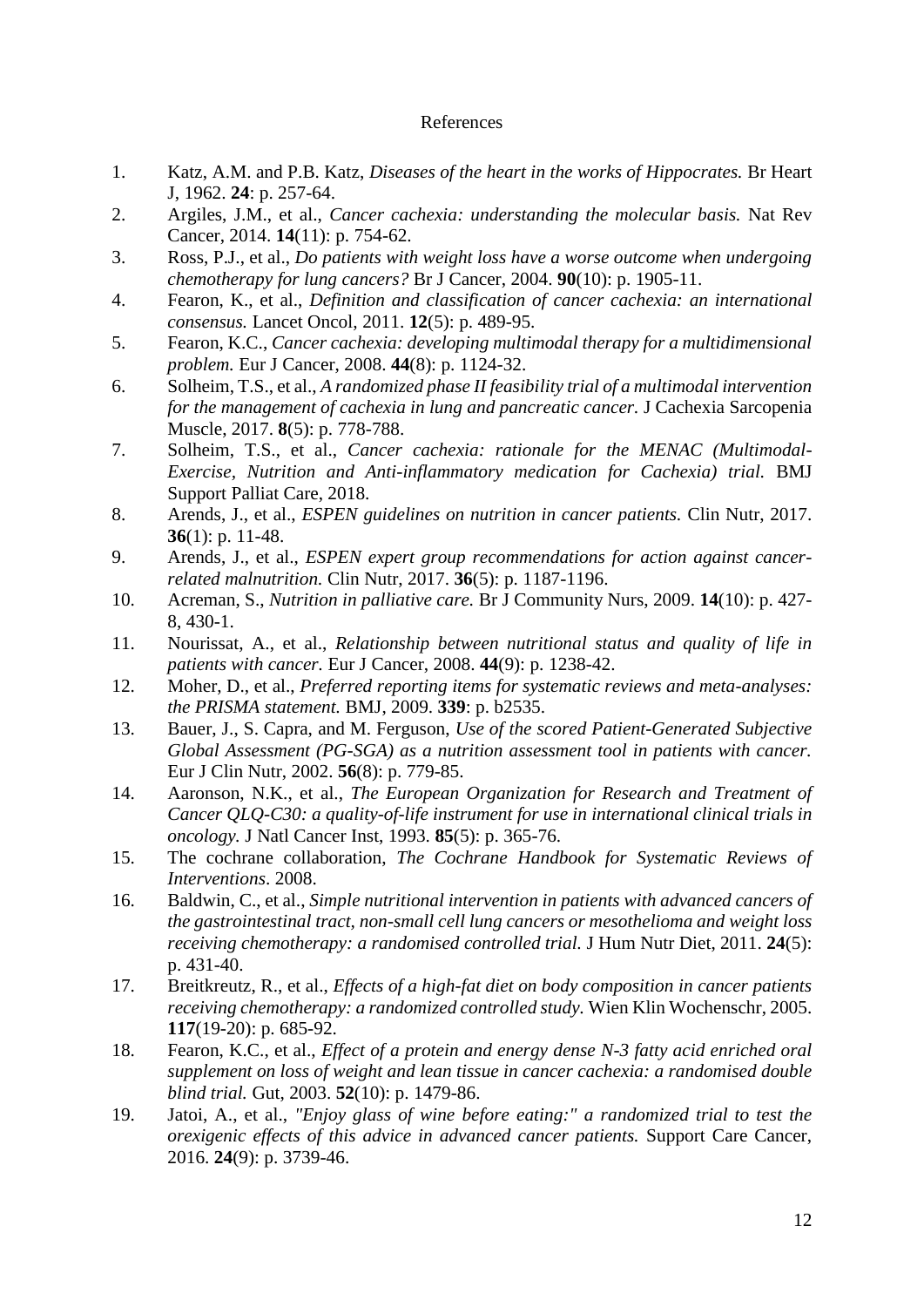- <span id="page-12-21"></span><span id="page-12-20"></span><span id="page-12-19"></span><span id="page-12-18"></span><span id="page-12-17"></span><span id="page-12-16"></span><span id="page-12-15"></span><span id="page-12-2"></span>20. Kapoor, N., et al., *A Prospective Randomized Controlled Trial to Study the Impact of a Nutrition-Sensitive Intervention on Adult Women With Cancer Cachexia Undergoing Palliative Care in India.* Integr Cancer Ther, 2017. **16**(1): p. 74-84.
- <span id="page-12-4"></span>21. Sanchez-Lara, K., et al., *Effects of an oral nutritional supplement containing eicosapentaenoic acid on nutritional and clinical outcomes in patients with advanced non-small cell lung cancer: randomised trial.* Clin Nutr, 2014. **33**(6): p. 1017-23.
- <span id="page-12-5"></span>22. Trabal, J., et al., *Potential usefulness of an EPA-enriched nutritional supplement on chemotherapy tolerability in cancer patients without overt malnutrition.* Nutr Hosp, 2010. **25**(5): p. 736-40.
- <span id="page-12-0"></span>23. Casas, F., et al., *Adapted ice cream as a nutritional supplement in cancer patients: impact on quality of life and nutritional status.* Clin Transl Oncol, 2012. **14**(1): p. 66- 72.
- <span id="page-12-6"></span>24. Read, J.A., et al., *Nutrition intervention using an eicosapentaenoic acid (EPA) containing supplement in patients with advanced colorectal cancer. Effects on nutritional and inflammatory status: a phase II trial.* Support Care Cancer, 2007. **15**(3): p. 301-7.
- <span id="page-12-3"></span>25. Tan-Shalaby, J.L., et al., *Modified Atkins diet in advanced malignancies - final results of a safety and feasibility trial within the Veterans Affairs Pittsburgh Healthcare System.* Nutr Metab (Lond), 2016. **13**: p. 52.
- <span id="page-12-1"></span>26. Bauer, J., et al., *Compliance with nutrition prescription improves outcomes in patients with unresectable pancreatic cancer.* Clin Nutr, 2005. **24**(6): p. 998-1004.
- <span id="page-12-7"></span>27. National Institute for Clinical Excellence (NICE). *Nutrition support in adults: oral supplements, enteral tube feeding and parental nutrition*. 2006 [cited 2018 August]; Available from: [http://www.nice.org.uk.](http://www.nice.org.uk/)
- <span id="page-12-8"></span>28. Davies, M., *Nutritional screening and assessment in cancer-associated malnutrition.* Eur J Oncol Nurs, 2005. **9 Suppl 2**: p. S64-73.
- <span id="page-12-9"></span>29. Baldwin, C., C.E. Weekes, and K.L. Campbell, *Measuring the effectiveness of dietetic interventions in nutritional support.* J Hum Nutr Diet, 2008. **21**(4): p. 303-5.
- <span id="page-12-10"></span>30. Hickson, M.a.S., S, *Advanced Nutrition and Dietetics in Nutrition Support*. 2018.
- <span id="page-12-11"></span>31. Hui, D., et al., *Attrition rates, reasons, and predictive factors in supportive care and palliative oncology clinical trials.* Cancer, 2013. **119**(5): p. 1098-105.
- <span id="page-12-12"></span>32. Hearn, J. and I.J. Higginson, *Outcome measures in palliative care for advanced cancer patients: a review.* J Public Health Med, 1997. **19**(2): p. 193-9.
- <span id="page-12-13"></span>33. Hearn, J. and I.J. Higginson, *Development and validation of a core outcome measure*  for palliative care: the palliative care outcome scale. Palliative Care Core Audit *Project Advisory Group.* Qual Health Care, 1999. **8**(4): p. 219-27.
- <span id="page-12-14"></span>34. Horn, S.D., G. DeJong, and D. Deutscher, *Practice-based evidence research in rehabilitation: an alternative to randomized controlled trials and traditional observational studies.* Arch Phys Med Rehabil, 2012. **93**(8 Suppl): p. S127-37.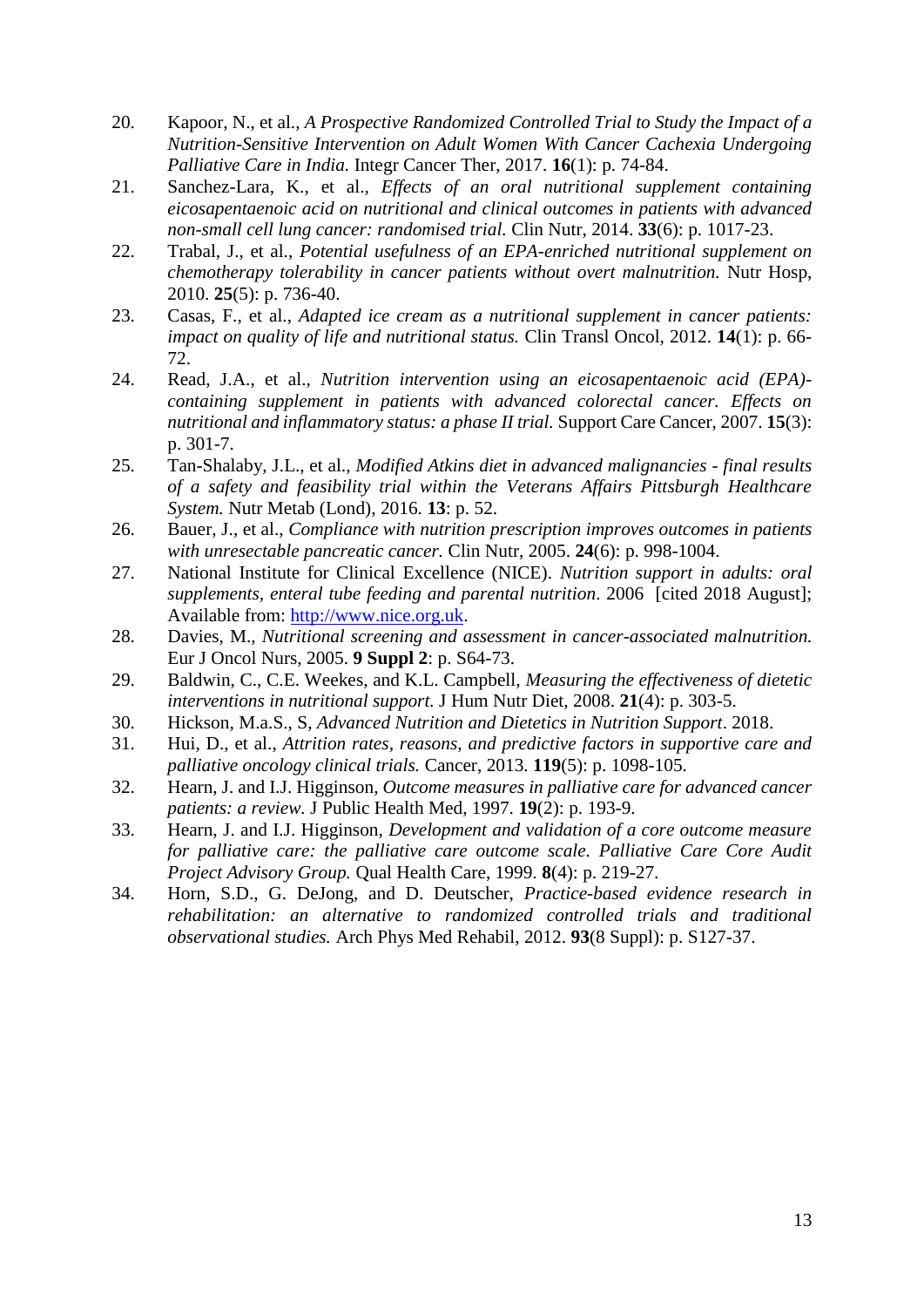#### *Table 1: Study summaries*

| Author/year                              | <b>Study type</b>                                | <b>Participants</b>                                                                                                                                                                                              | <b>Intervention</b>                                          | <b>Intervention</b>                                                                                                                                                                                                                                                                                       | <b>Control</b>                                                        | <b>Main outcomes</b>                                                                              | <b>Main findings</b>                                                                                                                                                                                                                                                                               | <b>Risk of bias</b> |
|------------------------------------------|--------------------------------------------------|------------------------------------------------------------------------------------------------------------------------------------------------------------------------------------------------------------------|--------------------------------------------------------------|-----------------------------------------------------------------------------------------------------------------------------------------------------------------------------------------------------------------------------------------------------------------------------------------------------------|-----------------------------------------------------------------------|---------------------------------------------------------------------------------------------------|----------------------------------------------------------------------------------------------------------------------------------------------------------------------------------------------------------------------------------------------------------------------------------------------------|---------------------|
|                                          |                                                  |                                                                                                                                                                                                                  |                                                              | specifics                                                                                                                                                                                                                                                                                                 |                                                                       | (measures)                                                                                        |                                                                                                                                                                                                                                                                                                    |                     |
| <b>Breitkreutz</b><br>et al 2005<br>[17] | Randomised<br>controlled<br>trial                | $N = 23$<br>Histologically<br>proven GI<br>adenocarcinoma.<br>Stage $T2-T4 - all$<br>metastatic. All<br>advanced or non<br>resectable<br>disease, therefore<br>patients received<br>chemotherapy.<br>Outpatients | Combined<br>therapy<br>alongside<br>chemotherapy             | Group B - Usual<br>$care + ONS$<br>(providing 20 non-<br>protein kcal/kg per<br>day; 100ml<br>contained 9.3g of<br>$fat$ ) + nutrition<br>counselling every<br>14 days.<br>Nutritional target<br>for both groups was<br>35 non-protein<br>kcal/kg per day +<br>1.1g of protein/kg<br>per day.<br>8 weeks. | Group A - Usual<br>$care + nutrition$<br>counselling every<br>14 days | Changes in body<br>composition<br>(BW, BIA, TBW,<br>FFM, TBF,<br>BCM, ECM)<br>QoL (LASA<br>scale) | FFM increased significantly in Group B compared<br>to Group A $(P<0.05)$ after 8 weeks.<br>BCM significantly decreased in group A compared<br>to maintaining in group B (not statistically<br>significant)<br>QoL improved more in Group B compared to group<br>A (not statistically significant). | Unclear             |
| Baldwin et al.<br>2011 [16]              | Prospective<br>randomised<br>controlled<br>trial | $N = 358$<br>Metastatic or locally<br>advanced cancer of<br>the GI tract, non-<br>small cell lung or<br>mesothelioma all<br>agreeing to undergo<br>palliative<br>chemotherapy.<br>Outpatients                    | Nutrition<br>counselling +/-<br>oral dietary<br>intervention | Randomly allocated to<br>receive nutrition<br>counselling via<br>dietitian, ONS or<br>nutrition counselling<br>via dietitian plus ONS<br>+ followed up weekly<br>over a 6-week period.                                                                                                                    | No intervention                                                       | Mortality                                                                                         | Trial stopped early due to lack of efficacy. No significant<br>differences seen.                                                                                                                                                                                                                   | High                |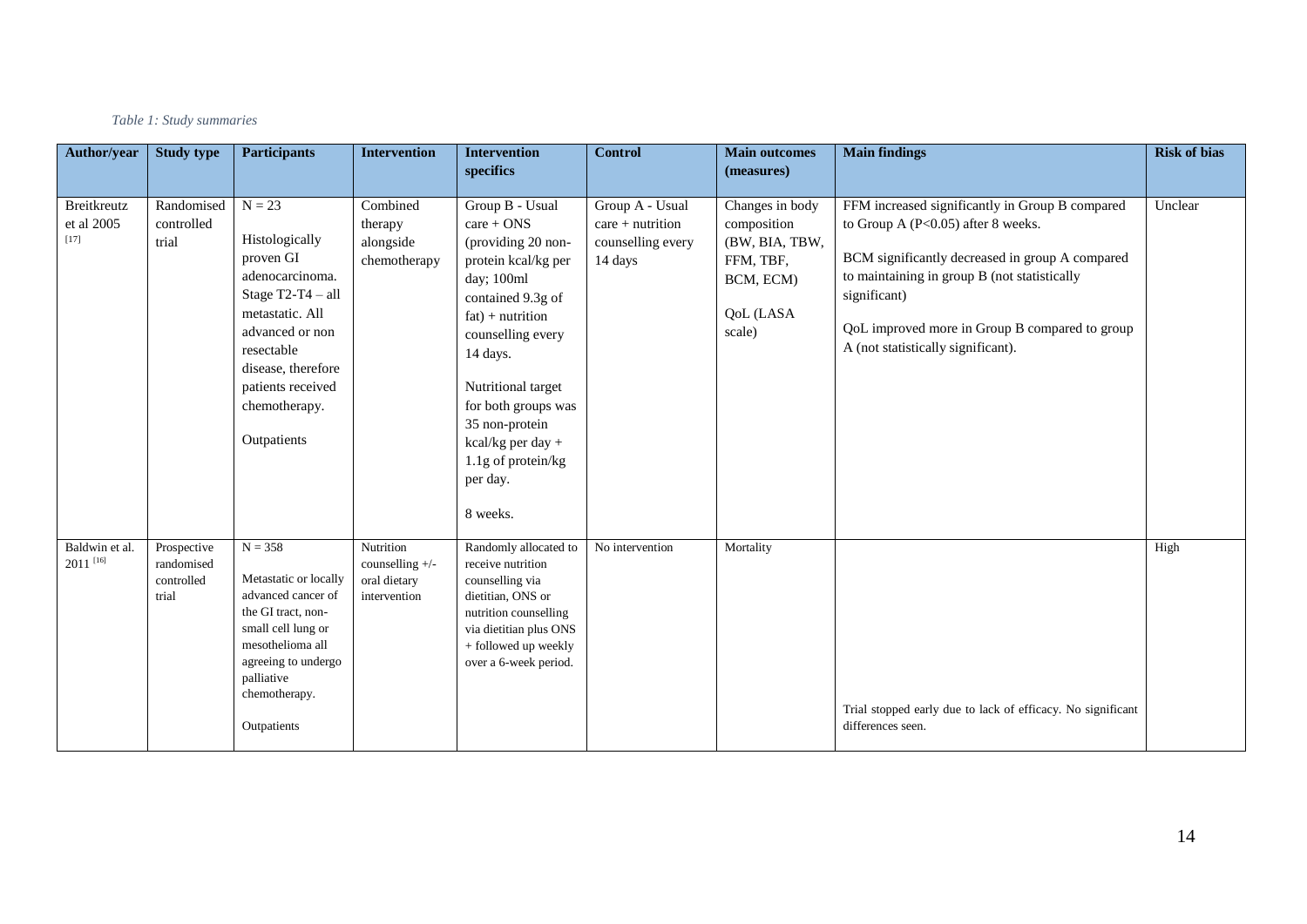| Author/year                           | <b>Study type</b>                                 | <b>Participants</b>                                                                                                  | <b>Intervention</b>                              | <b>Intervention</b>                                                                                                                                                                                                                                                    | <b>Control</b>                                                              | <b>Main outcomes</b>                                                                                                                      | <b>Main findings</b>                                                                                                                                                                                                                                                                                                                                                                                                                                                                                                  | <b>Risk of bias</b> |
|---------------------------------------|---------------------------------------------------|----------------------------------------------------------------------------------------------------------------------|--------------------------------------------------|------------------------------------------------------------------------------------------------------------------------------------------------------------------------------------------------------------------------------------------------------------------------|-----------------------------------------------------------------------------|-------------------------------------------------------------------------------------------------------------------------------------------|-----------------------------------------------------------------------------------------------------------------------------------------------------------------------------------------------------------------------------------------------------------------------------------------------------------------------------------------------------------------------------------------------------------------------------------------------------------------------------------------------------------------------|---------------------|
|                                       |                                                   |                                                                                                                      |                                                  | specifics                                                                                                                                                                                                                                                              |                                                                             | (measures)                                                                                                                                |                                                                                                                                                                                                                                                                                                                                                                                                                                                                                                                       |                     |
| Bauer et al<br>$2005$ <sup>[26]</sup> | Post hoc<br>analysis                              | $N = 200$<br>Unresectable<br>pancreatic<br>adenocarcinoma<br>Outpatients                                             | <b>ONS</b>                                       | Consumption of 2<br>$energy + protein$<br>dense, n-3 PUFA<br>enriched (1.1g EPA<br>each) ONS.<br>8 weeks.                                                                                                                                                              | Consumption of 2<br>isocaloric ONS<br>without n-3 fatty acid<br>enrichment. | Body composition<br>(Wt., LBM, BIA,<br>TBW), intake (3-<br>day food diary) +<br>QoL (EORTC-<br>QLQC30)                                    | Significant differences in energy + protein intake + weight<br>in compliant pts compared to non-compliant pts.<br>$(P<0.050)$ .                                                                                                                                                                                                                                                                                                                                                                                       | Unclear             |
| Solheim et al<br>$2017^{[6]}$         | Randomised<br>controlled<br>trial                 | $N = 46$<br>Stage 3/4 non-small<br>cell lung and<br>pancreatic cancer<br>due to start<br>chemotherapy<br>Outpatients | Combined<br>therapy<br>alongside<br>chemotherapy | 300mg Celecoxib<br>once daily, two x<br>220ml 1g n-3 PUFA<br>enriched ONS daily +<br>30min nutrition<br>counselling,<br>60minutes of home-<br>based aerobic<br>exercises weekly $+3$<br>days of 20min<br>resistance exercises<br>weekly $+$<br>chemotherapy<br>6 weeks | Standard care +<br>chemotherapy                                             | Feasibility<br>(recruitment,<br>attrition,<br>compliance with<br>intervention and<br>contamination of<br>the control arm)                 | Compliance acceptable in all components other than the<br>ONS (48%). Plasma EPA levels increased in both groups<br>significantly higher in treatment arm. Mean weight<br>increase (1.29%) seen in intervention group compared to<br>wt. loss in control group ( $P = 0.001$ ). No statistical<br>differences were seen in muscle mass, physical activity,<br>nutritional status or intake between groups.                                                                                                             | High                |
| Fearon et al<br>2003 [18]             | Randomised<br>double blind<br>controlled<br>trial | $N = 200$<br>Advanced<br>unresectable<br>pancreatic ca.<br>Outpatients                                               | <b>ONS</b>                                       | $2x n-3$ PUFA<br>enriched $(1.1g$ EPA<br>$each) + antioxidant$<br>enriched ONS daily +<br>usual diet.<br>8 weeks.                                                                                                                                                      | 2 x ONS (without n-3)<br>$+$ antioxidants) $+$<br>usual diet.               | Body composition<br>(Wt., BIA, TBW,<br>LBM), dietary<br>intake (3-day diet<br>$diaries) + QoL$<br>(EuroQol EQ-5D<br>and EORTC QLQ-<br>C30 | Mean rate wt. loss at enrolment 3.3kg/month.<br>Consumption of ONS below recommended dose.<br>Intervention group showed significant correlation between<br>ONS intake + wt. gain $(P<0.001)$ + increase in LBM<br>(P<0.036). No significant correlations in control group.<br>Significant correlation between intake and change in LBM<br>between groups (P<0.043). Wt. gain was associated with<br>improved QoL in intervention group (P<0.01). Increased<br>plasma levels associated with wt. $+$ LBM gain (P<0.01) | High                |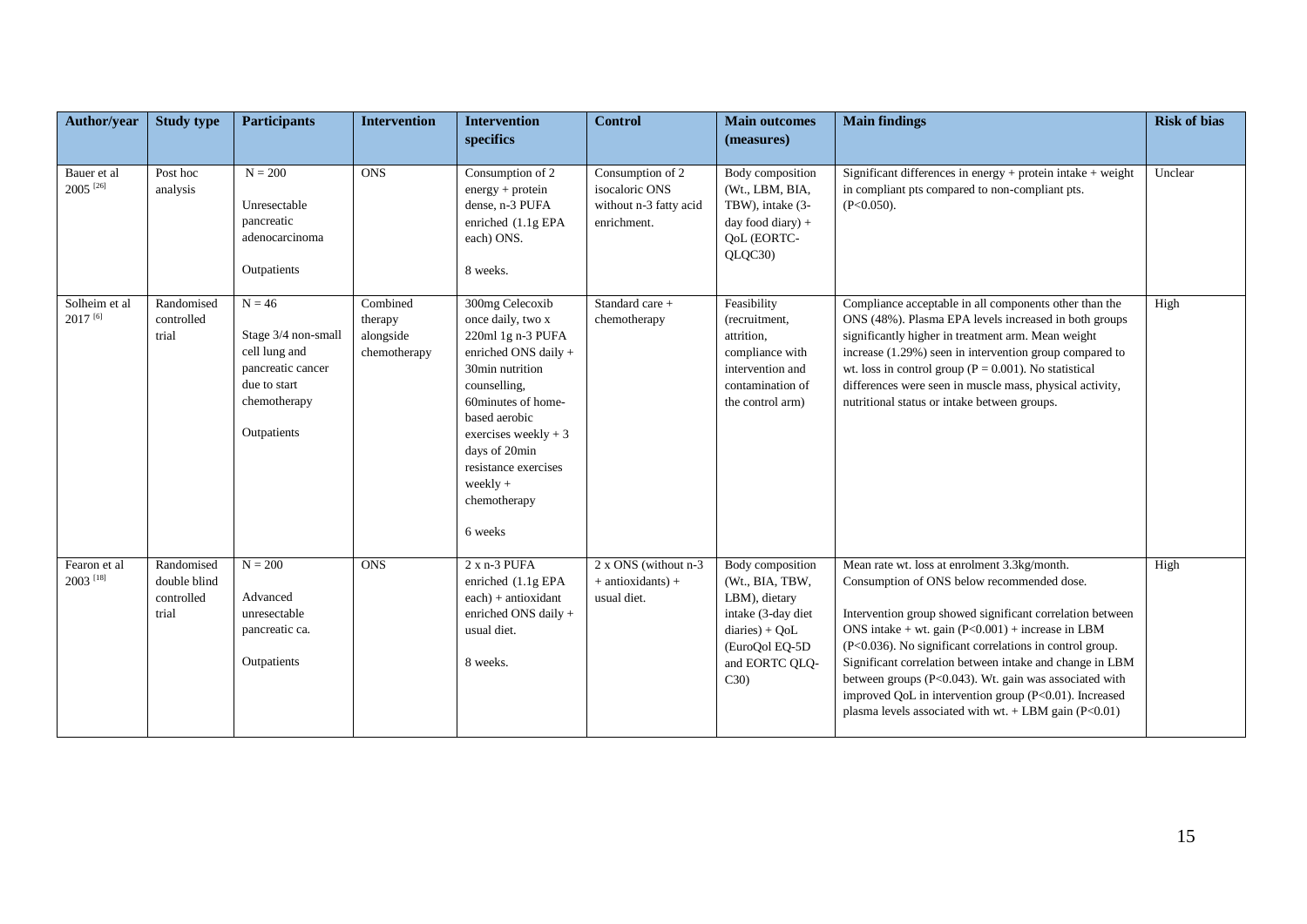| Author/year                           | <b>Study type</b>                                    | <b>Participants</b>                                                                                                                                                                                                                                         | <b>Intervention</b> | <b>Intervention</b><br>specifics                                                                                                                                          | <b>Control</b>                              | <b>Main outcomes</b><br>(measures)                                                      | <b>Main findings</b>                                                                                                                                                                                                                                                                  | <b>Risk of bias</b> |
|---------------------------------------|------------------------------------------------------|-------------------------------------------------------------------------------------------------------------------------------------------------------------------------------------------------------------------------------------------------------------|---------------------|---------------------------------------------------------------------------------------------------------------------------------------------------------------------------|---------------------------------------------|-----------------------------------------------------------------------------------------|---------------------------------------------------------------------------------------------------------------------------------------------------------------------------------------------------------------------------------------------------------------------------------------|---------------------|
|                                       |                                                      |                                                                                                                                                                                                                                                             |                     |                                                                                                                                                                           |                                             |                                                                                         |                                                                                                                                                                                                                                                                                       |                     |
| Casas et al<br>$2011$ <sup>[23]</sup> | Exploratory<br>prospective<br>observational<br>study | $N = 70$<br>Mixed stage III and<br>IV cancers.<br>Outpatients                                                                                                                                                                                               | Ice cream           | Group 1: $2 \times 90g$ ice<br>cream servings daily.<br>Duration not stated                                                                                               | Group 2: 200ml ONS<br>of 2-3 daily shots    | QoL (HADS and<br>EORTC QLQ C30)                                                         | Significant differences seen in group 1 for anxiety (p<br>$=0.023$ ) + depression (p = 0.011). QoL significantly<br>different from baseline between groups ( $p = 0.017$ ).<br>Significant differences between groups in global scale ( $p =$<br>$0.016$ + fatigue scale (p = 0.007). | Low                 |
| Jatoi et al<br>2016 <sup>[19]</sup>   | Randomised<br>controlled<br>trial                    | $N = 141$<br>Advanced cancer<br>patients including<br>$l$ ung +<br>gastrointestinal.<br>Patients were<br>permitted to receive<br>chemotherapy or<br>radiation whilst<br>participating in<br>study (with 50%<br>planned to<br>undertake this)<br>Outpatients | Wine                | Patients randomly<br>assigned to one of two<br>treatment arms.<br>Treatment arm $1 -$<br>white wine with $<$ 15%<br>alcohol content twice<br>$daily + ONS.$<br>3-4 weeks. | Treatment arm $2 -$<br>$ONS$ (+ no alcohol) | Appetite<br>improvement<br>(NCCTG, FAACT,<br>food diary,<br>adherence<br>questionnaire) | 48% pts in wine arm + 37% pts in ONS arm reported<br>improvements in appetite (not significantly improved).<br>Wt. stability was achieved in $\sim 9\%$ pts in both arms (not<br>significantly improved).                                                                             | High                |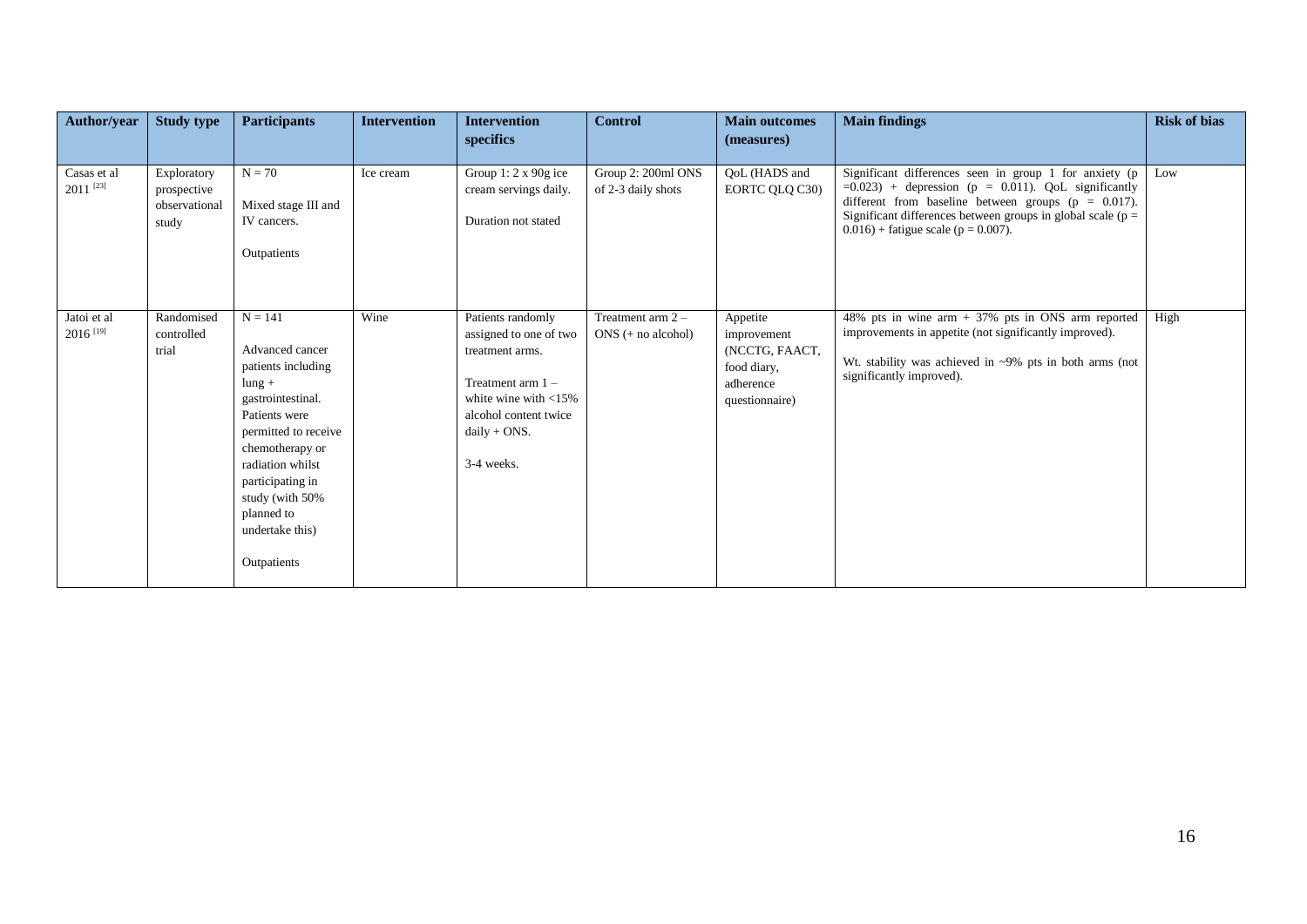| Author/year                          | <b>Study type</b>                     | <b>Participants</b>                                                                                         | <b>Intervention</b>                                            | <b>Intervention</b><br>specifics                                                                                                                                                                                                                     | <b>Control</b>                                                         | <b>Main outcomes</b><br>(measures)                                                                                                                                                      | <b>Main findings</b>                                                                                                                                                                                                                                                                                                                                                                                                                                                                                                                                                                                                                                                                                                                 | <b>Risk of bias</b> |
|--------------------------------------|---------------------------------------|-------------------------------------------------------------------------------------------------------------|----------------------------------------------------------------|------------------------------------------------------------------------------------------------------------------------------------------------------------------------------------------------------------------------------------------------------|------------------------------------------------------------------------|-----------------------------------------------------------------------------------------------------------------------------------------------------------------------------------------|--------------------------------------------------------------------------------------------------------------------------------------------------------------------------------------------------------------------------------------------------------------------------------------------------------------------------------------------------------------------------------------------------------------------------------------------------------------------------------------------------------------------------------------------------------------------------------------------------------------------------------------------------------------------------------------------------------------------------------------|---------------------|
| Kapoor et al<br>2017 <sup>[20]</sup> | Randomized<br>Controlled<br>Trial     | $N = 63$<br>Free living<br>cachectic female<br>advanced ca pts.<br>Various cancer<br>types.<br>Outpatients  | Nutrition<br>counselling $+/-$<br>oral dietary<br>intervention | 30 min nutrition<br>counselling $+100g$ of<br>Improved Atta (IAtta -<br>nutritious flour mix) -<br>consumed in addition<br>to normal dietary<br>intake. Appointments<br>every fortnight.<br>Physical activity also<br>encouraged in pts.<br>6 months | 30 min nutrition<br>counselling with twice<br>monthly<br>appointments. | Anthropometric<br>status (Body wt.<br>MUAC, SFT, BF%)<br>$+$ QoL (EORTC<br>QLQ C30                                                                                                      | Pts in control group had significantly decreased body<br>weight (P = 0.003), mid-upper-arm circumference (P =<br>$0.002$ ) + body fat (P = 0.002) by end of intervention. Body<br>weight gain in intervention group (not statistically<br>significant $P = 0.08$ ) + significant increase of body fat ( $P =$<br>0.002) was observed. Pts reported a significant<br>improvement in fatigue ( $P = 0.002$ ) + appetite scores ( $P =$<br>0.006) under quality-of-life domains at end of intervention.                                                                                                                                                                                                                                 | Unclear             |
| Read et al<br>$2016$ <sup>[24]</sup> | Prospective<br>observational<br>study | $N = 23$<br>Histologically<br>confirmed diagnosis<br>of stage IV CRC<br>receiving irinotecan<br>Outpatients | Combined<br>therapy<br>alongside<br>chemotherapy               | Pts were instructed to<br>consume $2 \times 1.09g$ n-<br>3 PUFA enriched<br>ONS.<br>Chemotherapy<br>commenced at wk. 4 +<br>repeated every 2 wks.<br>9 weeks.                                                                                        | No control                                                             | Nutritional status<br>PG-SGA), body<br>composition (BIA,<br>FFM, FM, TBW),<br>OoL (DATA),<br>plasma<br>phospholipids<br>(PPL), CRP,<br>cytokines +<br>chemotherapy<br>toxicity (NCICTC) | Significant increase in mean weight at 3 weeks $(p=0.03)$ .<br>LBM was maintained (not statistically significant). Protein<br>+ energy intake significantly<br>decreased<br>after<br>commencement of chemo (protein $p=0.003$ , energy<br>$p=0.02$ ). Significant increase in energy levels ( $p=0.03$ ) and<br>overall wellbeing (P=0.05). All other QOL measures were<br>maintained (not significantly significant). PPL EPA levels<br>increased significantly over the 1st 3wks. Mean CRP<br>increased over the first $3$ wks. ( $p=0.004$ ) but decreased to<br>baseline levels by end of trial. There was a significant<br>correlation between plasma IL-6 and IL-10 concentrations<br>$+$ survival + between IL-12 + toxicity. | High                |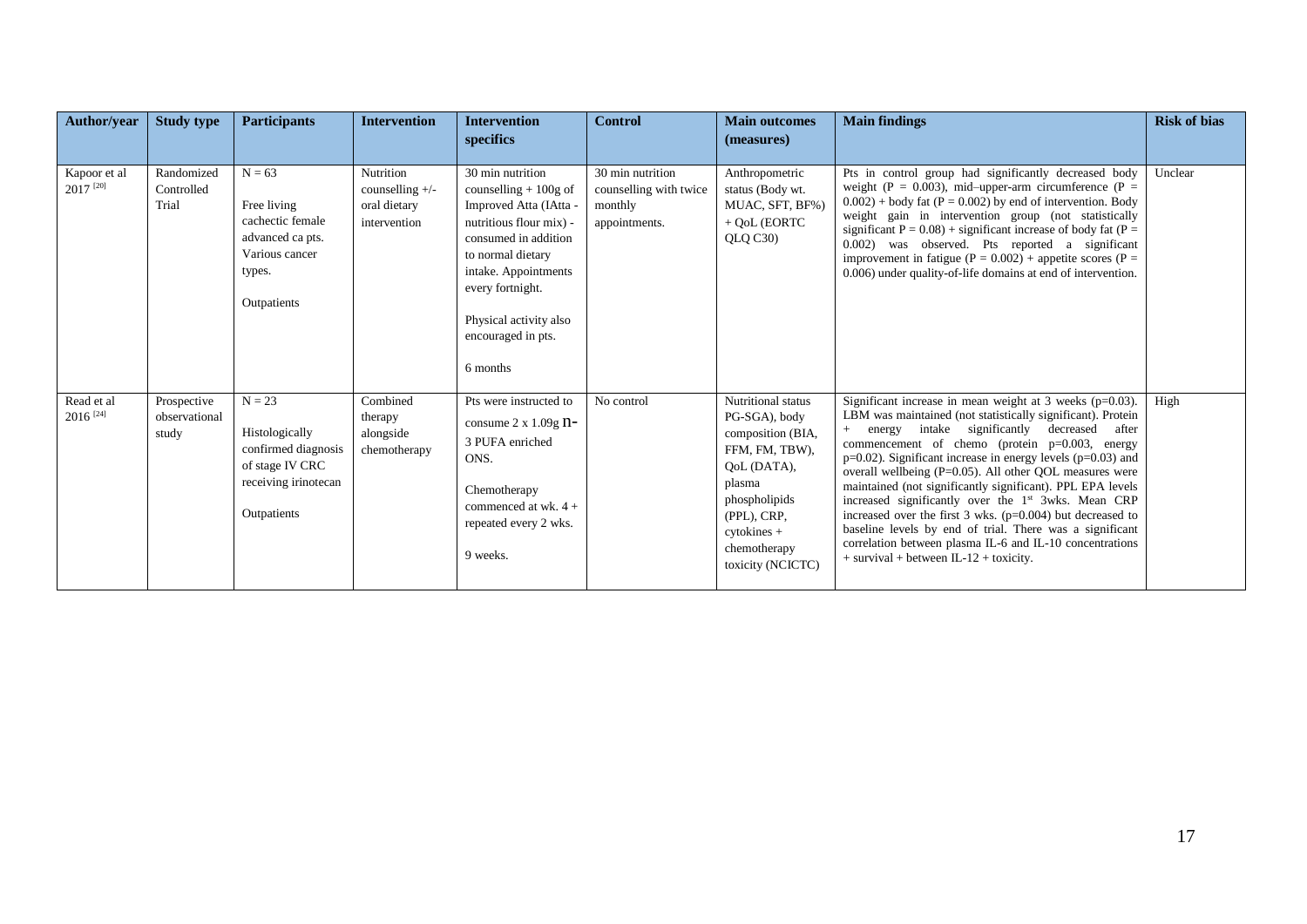| <b>Author/year</b>                         | <b>Study type</b>                     | <b>Participants</b>                                                                                          | <b>Intervention</b>                              | <b>Intervention</b>                                                                                                                                                                                                                                                             | <b>Control</b>                                                                                                                                                                                                                                    | <b>Main outcomes</b>                                                                                                                                                                                                                                                       | <b>Main findings</b>                                                                                                                                                                                                                                                                                                                                                                                                                                                                    | <b>Risk of bias</b> |
|--------------------------------------------|---------------------------------------|--------------------------------------------------------------------------------------------------------------|--------------------------------------------------|---------------------------------------------------------------------------------------------------------------------------------------------------------------------------------------------------------------------------------------------------------------------------------|---------------------------------------------------------------------------------------------------------------------------------------------------------------------------------------------------------------------------------------------------|----------------------------------------------------------------------------------------------------------------------------------------------------------------------------------------------------------------------------------------------------------------------------|-----------------------------------------------------------------------------------------------------------------------------------------------------------------------------------------------------------------------------------------------------------------------------------------------------------------------------------------------------------------------------------------------------------------------------------------------------------------------------------------|---------------------|
|                                            |                                       |                                                                                                              |                                                  | specifics                                                                                                                                                                                                                                                                       |                                                                                                                                                                                                                                                   | (measures)                                                                                                                                                                                                                                                                 |                                                                                                                                                                                                                                                                                                                                                                                                                                                                                         |                     |
| Sanchez-Lara<br>et al 2014 <sup>[21]</sup> | Randomised<br>controlled<br>trial     | $N = 112$<br>Stage IIIb + IV<br>histologically<br>confirmed NSCLC<br>Outpatients                             | Combined<br>therapy<br>alongside<br>chemotherapy | Standardised menus +<br>2 x n-3 PUFA<br>enriched ONS.<br>Both groups had<br>isocaloric diets.<br>All patients received<br>paclitaxel $(175mg/m2)$<br>$+$ cisplatin<br>(75mg/m <sup>2</sup> )/carboplatin<br>(AUC6) every 3 wks.<br>for at least 2 cycles<br>(with max 6 cycles) | Standardised menus<br>of 1400, 1600, 1800,<br>2000 or 2200kcal.<br>All patients received<br>paclitaxel $(175mg/m2)$<br>$+$ cisplatin<br>(75mg/m <sup>2</sup> )/carboplatin<br>(AUC6) every 3 wks.<br>for at least 2 cycles<br>(with max 6 cycles) | Effect on body<br>composition (Wt.<br>BIA, FM, LBM),<br>nutritional intake<br>(food frequency<br>questionnaire,<br>intake diaries),<br>inflammatory<br>parameters, HRQoL<br>(EORTC QLQ C30<br>$+$ QLQ LC13),<br>$response + toxicity$<br>to chemo (CTCAE)<br>$+$ survival. | Intervention group had significantly greater energy<br>$(P<0.001)$ + protein (P<0.001) intakes compared to control<br>group. LBM increased in intervention group but decreased<br>in control group with significant differences seen between<br>groups ( $p = 0.01$ ). No difference in response rate or overall<br>survival between groups. Fatigue, neuropathy + loss<br>appetite significantly decreased in intervention group with<br>a significant difference seen between groups. | High                |
|                                            |                                       |                                                                                                              |                                                  | Duration not stated                                                                                                                                                                                                                                                             |                                                                                                                                                                                                                                                   |                                                                                                                                                                                                                                                                            |                                                                                                                                                                                                                                                                                                                                                                                                                                                                                         |                     |
| Tan-Shalaby<br>et al 2016 <sup>[25]</sup>  | Prospective<br>observational<br>study | $N = 17$<br>Advanced,<br>metastatic, and<br>unresectable<br>malignancies of<br>various types.<br>Outpatients | Nutrition<br>counselling                         | Pts were allowed 20-<br>40 g CHO/day during<br>a 2-day screening<br>period. Pts were<br>advised on grocery<br>shopping, $+$ menu<br>planning.<br>Consumption of high<br>carbohydrate foods<br>were restricted.<br>Calories and protein<br>not restricted.<br>16 weeks           | No control                                                                                                                                                                                                                                        | Safety + feasibility<br>(EORTC QLQ C30)                                                                                                                                                                                                                                    | All lost significant wt. with hematologic, biochemical +<br>lipid tests remaining stable. QoL scores remained stable (not<br>statistically significant). No significant correlations<br>between serum glucose, ketones or lipids. Responders<br>(stable disease or partial responders) lost statistically more<br>wt. than non-responders. Dietary compliance was difficult.                                                                                                            | High                |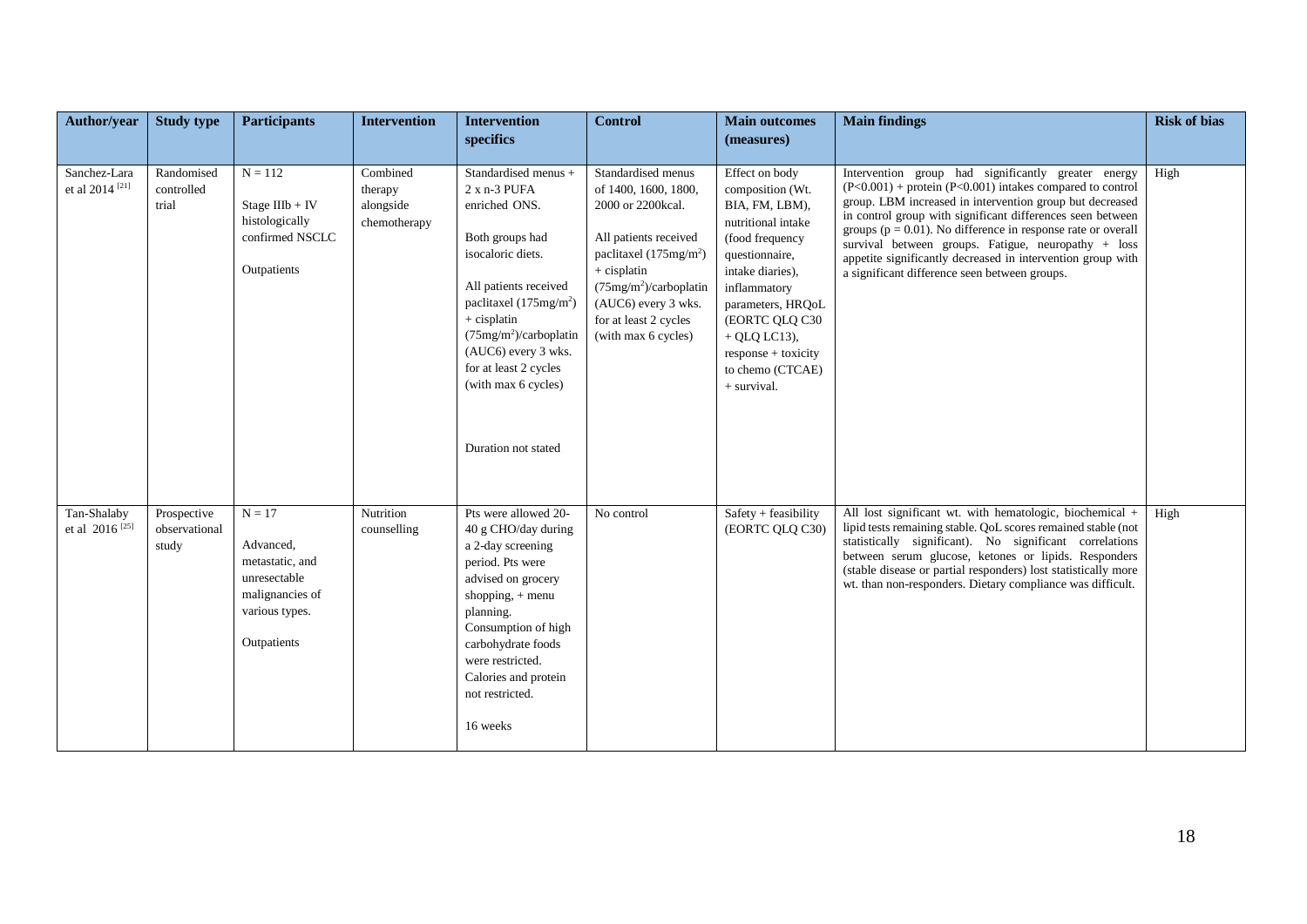| Author/year                          | <b>Study type</b>                 | <b>Participants</b>                                                                                                                     | <b>Intervention</b>                              | <b>Intervention</b><br>specifics                                                | <b>Control</b>                          | <b>Main outcomes</b><br>(measures)                                                                 | <b>Main findings</b>                                                                                                                                                                                                                                                                                                                | <b>Risk of bias</b> |
|--------------------------------------|-----------------------------------|-----------------------------------------------------------------------------------------------------------------------------------------|--------------------------------------------------|---------------------------------------------------------------------------------|-----------------------------------------|----------------------------------------------------------------------------------------------------|-------------------------------------------------------------------------------------------------------------------------------------------------------------------------------------------------------------------------------------------------------------------------------------------------------------------------------------|---------------------|
|                                      |                                   |                                                                                                                                         |                                                  |                                                                                 |                                         |                                                                                                    |                                                                                                                                                                                                                                                                                                                                     |                     |
| Trabal et al<br>2010 <sup>[22]</sup> | Randomised<br>controlled<br>trial | $N = 13$<br>Stage IV colorectal<br>cancer included.                                                                                     | Combined<br>therapy<br>alongside<br>chemotherapy | 2 n-3 PUFA enriched<br>$ONS/day + nutrition$<br>$countelling +$<br>chemotherapy | Nutrition counselling<br>+ chemotherapy | Nutritional status<br>(PG-SGA), dietary<br>intake (food diary),<br>tolerability<br>(EORTC QLQ C30) | significantly increased wt. after<br>Intervention group<br>intervention + better scores in important domains of<br>HRQoL, compared to controls (not statistically significant).<br>Supplemented group did not experience interruptions in<br>chemo treatment compared to control group, with more<br>interruptions due to toxicity. | Low                 |
|                                      |                                   | Chemotherapy<br>regimens<br>administered were<br>5-Fluorouracil +<br>$Oxaliplatin +$<br>Folinic acid or<br>Capecitabine.<br>Outpatients |                                                  | 12 weeks                                                                        |                                         | $+$ chemotherapy<br>compliance.                                                                    |                                                                                                                                                                                                                                                                                                                                     |                     |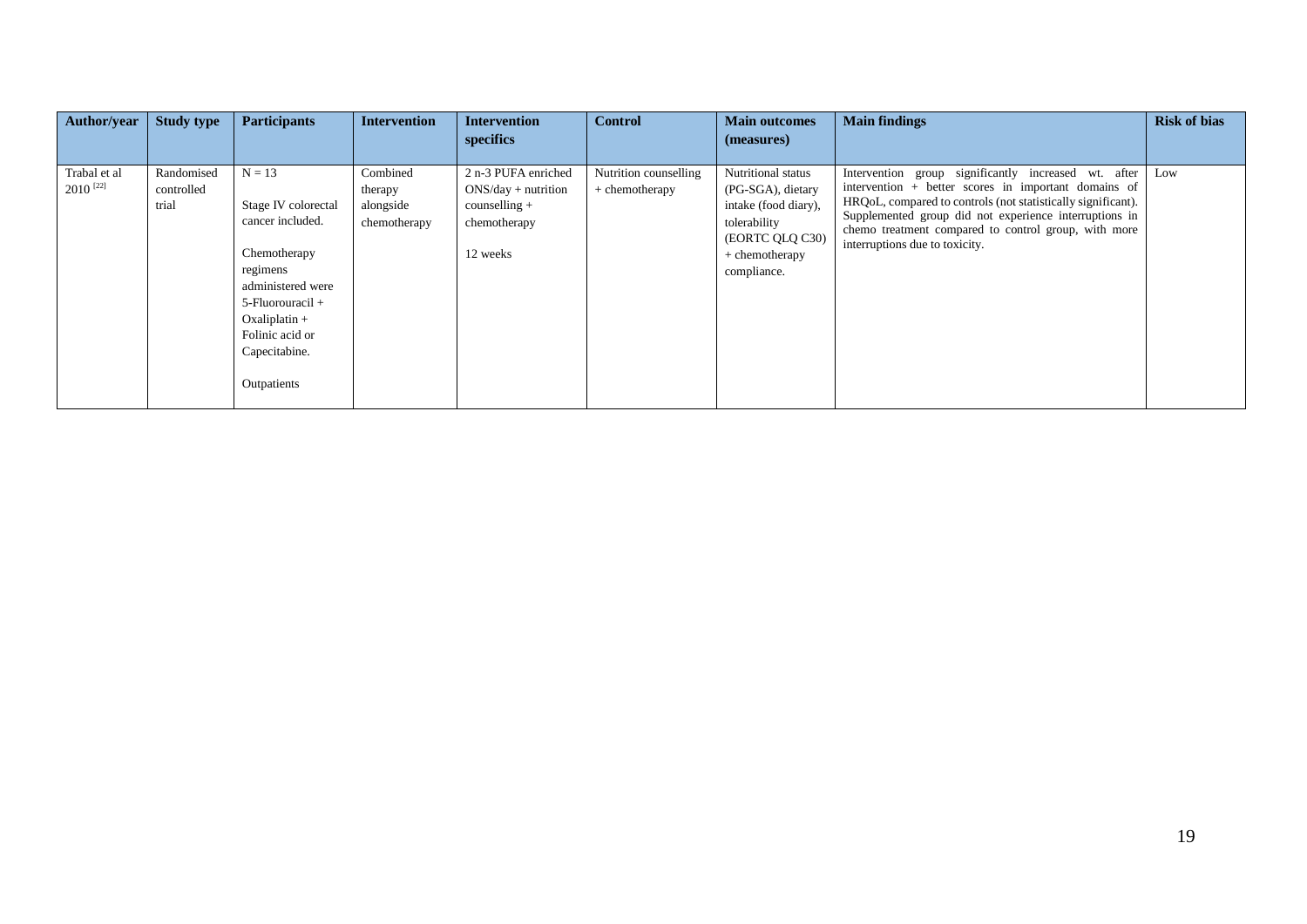#### *Table 2. Quality of studies - Risk of bias summary*

| Reference                          | Trial design                    | generation<br>Sequence | concealment<br>Allocation | Blinding     | outcome data<br>Incomplete | reporting<br><b>Selective</b><br>outcome | sources<br>of bias<br><b>Other</b> | Overall risk of<br>$bias*$ |
|------------------------------------|---------------------------------|------------------------|---------------------------|--------------|----------------------------|------------------------------------------|------------------------------------|----------------------------|
| <b>Baldwin et al</b> [16]          | <b>RCT</b>                      | Y                      | Y                         | N            | Y                          | Y                                        | N                                  | Low                        |
| Bauer et al [26]                   | Post hoc analysis               | N/A                    | N/A                       | N/A          | $\overline{N}$             | Y                                        |                                    | Unclear                    |
| <b>Breitkreutz et al</b><br>$[17]$ | <b>RCT</b>                      | U/C                    | $\mathbf{U}/\mathbf{C}$   | U/C          | Y                          | $\mathbf Y$                              | N                                  | Unclear                    |
| Casas et al <a>[23]</a>            | Prospective observational study | N/A                    | N/A                       | N/A          | $\mathbf N$                | $\overline{Y}$                           | N                                  | High                       |
| Fearon et al [18]                  | <b>RCT</b>                      | Y                      | Y                         | Y            | Y                          | Y                                        |                                    | Low                        |
| Jatoi et al [19]                   | <b>RCT</b>                      | $\mathbf Y$            | U/C                       | $\mathbf Y$  | $\mathbf Y$                | $\mathbf Y$                              |                                    | Low                        |
| Kapoor et al <a>[20]</a>           | <b>RCT</b>                      | U/C                    | $\mathbf{U}/\mathbf{C}$   | U/C          | Y                          | Y                                        |                                    | Unclear                    |
| Read et al [24]                    | Prospective observational study | N/A                    | N/A                       | N/A          | $\overline{Y}$             | $\overline{Y}$                           |                                    | Low                        |
| Sanchez-Lara et<br>$al^{[21]}$     | <b>RCT</b>                      | Y                      | Y                         | N            | $\overline{Y}$             | $\overline{Y}$                           |                                    | Low                        |
| Tan-Shalaby et<br>al $^{[25]}$     | Prospective observational study | N/A                    | N/A                       | N/A          | Y                          | Y                                        | N                                  | Low                        |
| Solheim et al [6]                  | RCT - open label                | Y                      | U/C                       | $\mathbf{X}$ | Y                          | $\overline{Y}$                           |                                    | Low                        |
| Trabal et al [22]                  | RCT - open label                | U/C                    | $\mathbf{U}/\mathbf{C}$   | N            | N                          | Y                                        | N                                  | High                       |

 $Y =$  low risk of bias,  $N =$  high risk of bias,  $U/C =$  risk of bias unclear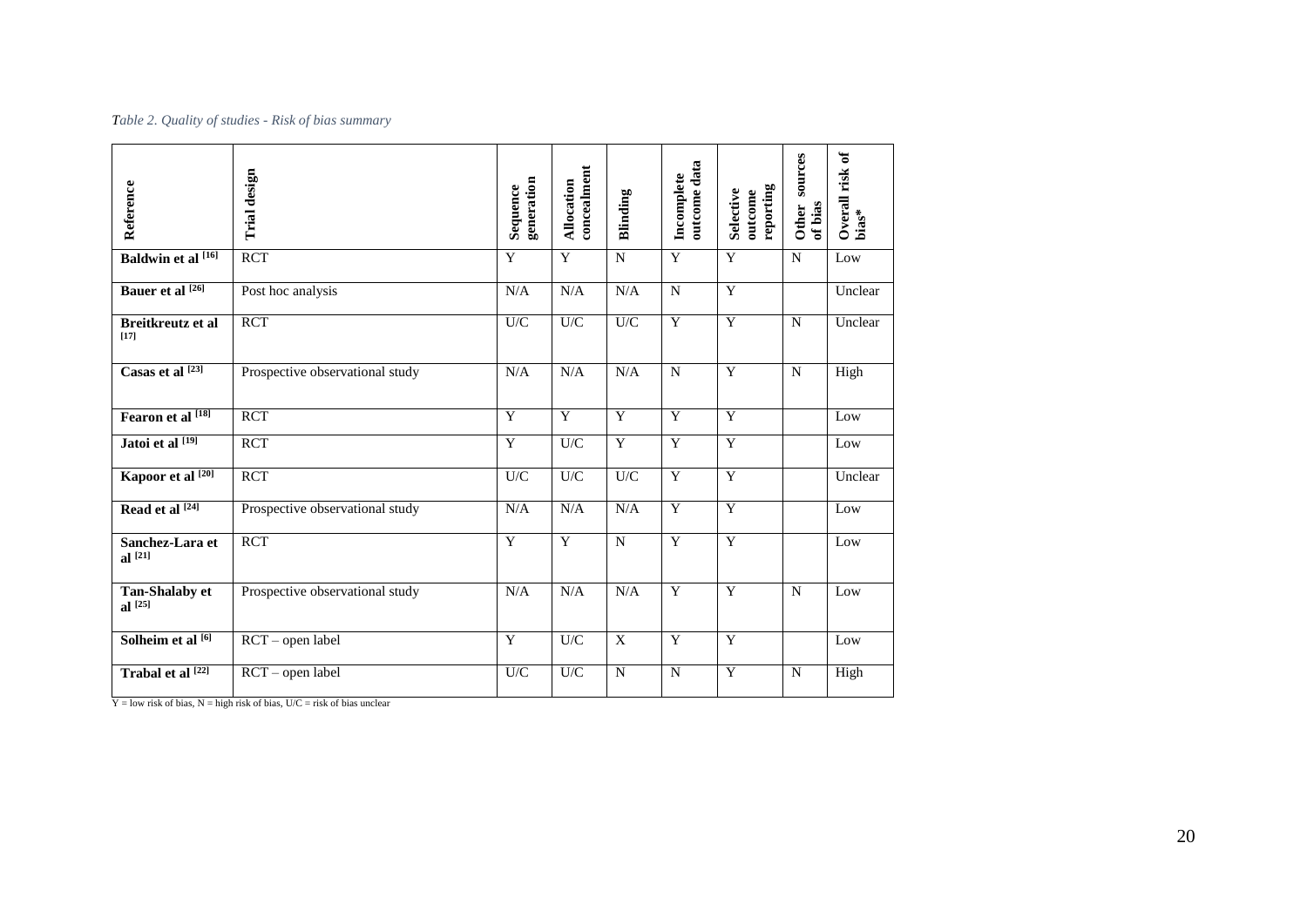| *Risk of bias  | <b>Definition</b> (Cochrane Handbook for Systematic Reviews of Interventions) <sup>[15]</sup> |
|----------------|-----------------------------------------------------------------------------------------------|
| <b>HIGH</b>    | Plausible bias that seriously weakens confidence in the results.                              |
|                |                                                                                               |
| LOW            | Plausible bias unlikely to seriously alter the results.                                       |
|                |                                                                                               |
|                |                                                                                               |
| <b>UNCLEAR</b> | Plausible bias that raises some doubt about the results.                                      |
|                |                                                                                               |

#### *Table 3: Summary of Findings: (Modified due to study types)*

| <b>Patient-Important</b>  | <b>Studies</b>   | N= Total Participants** † (Breakdown per outcome                                                                                                              | <b>Risk of bias</b> | <b>Comments</b>                                                                                                                                                                                                                                                                                                                                                                                                |
|---------------------------|------------------|---------------------------------------------------------------------------------------------------------------------------------------------------------------|---------------------|----------------------------------------------------------------------------------------------------------------------------------------------------------------------------------------------------------------------------------------------------------------------------------------------------------------------------------------------------------------------------------------------------------------|
| <b>Outcomes</b>           |                  | measure                                                                                                                                                       |                     |                                                                                                                                                                                                                                                                                                                                                                                                                |
|                           |                  |                                                                                                                                                               |                     |                                                                                                                                                                                                                                                                                                                                                                                                                |
| <b>Quality of Life</b>    | $11^{[16-26]}$   | $n = 739$<br>EORTC-QLQ-C30 (570)<br><b>FAACT</b> (271)<br>HROOL(13)<br>Euro-QoL EQ-5D (110)<br>QLQ-LC13 (84)<br>DATA form (15)<br>HADS $(70)$                 | Low                 | Improvements seen in two studies of high-quality evidence,<br>two studies of low quality of evidence and two studies where<br>quality of evidence was unclear. Four further high-quality<br>evidence studies and one study where quality of evidence was<br>unclear, reported no differences.                                                                                                                  |
|                           | $11$ [6, 16-     | LASA scale $(23)$                                                                                                                                             |                     |                                                                                                                                                                                                                                                                                                                                                                                                                |
| <b>Body composition</b>   | 22, 24-26]       | $n = 710$<br>Weight (594)<br>MM (41)<br>MUAC(32)<br>SFT(32)<br>LBM (319)<br>TBW (258)<br>FM (99)<br><b>FFM</b> (38)<br>TBF (23)<br><b>BCM</b> (23)<br>ECM(23) | Low                 | Improvements seen two high-quality evidence studies, one low-<br>quality evidence study and three studies which it was unclear<br>regarding quality of evidence. Of the other studies reporting on<br>body composition. Four high, quality evidence studies reported<br>weight stability with one high quality study reporting weight<br>loss following intervention. Limitations were seen in the<br>studies. |
| <b>Nutritional status</b> | $6^{[6, 20-24]}$ | $n = 255$                                                                                                                                                     | Low                 | Improvements in nutritional status were seen in three studies,<br>one high quality study, one low quality study and one study                                                                                                                                                                                                                                                                                  |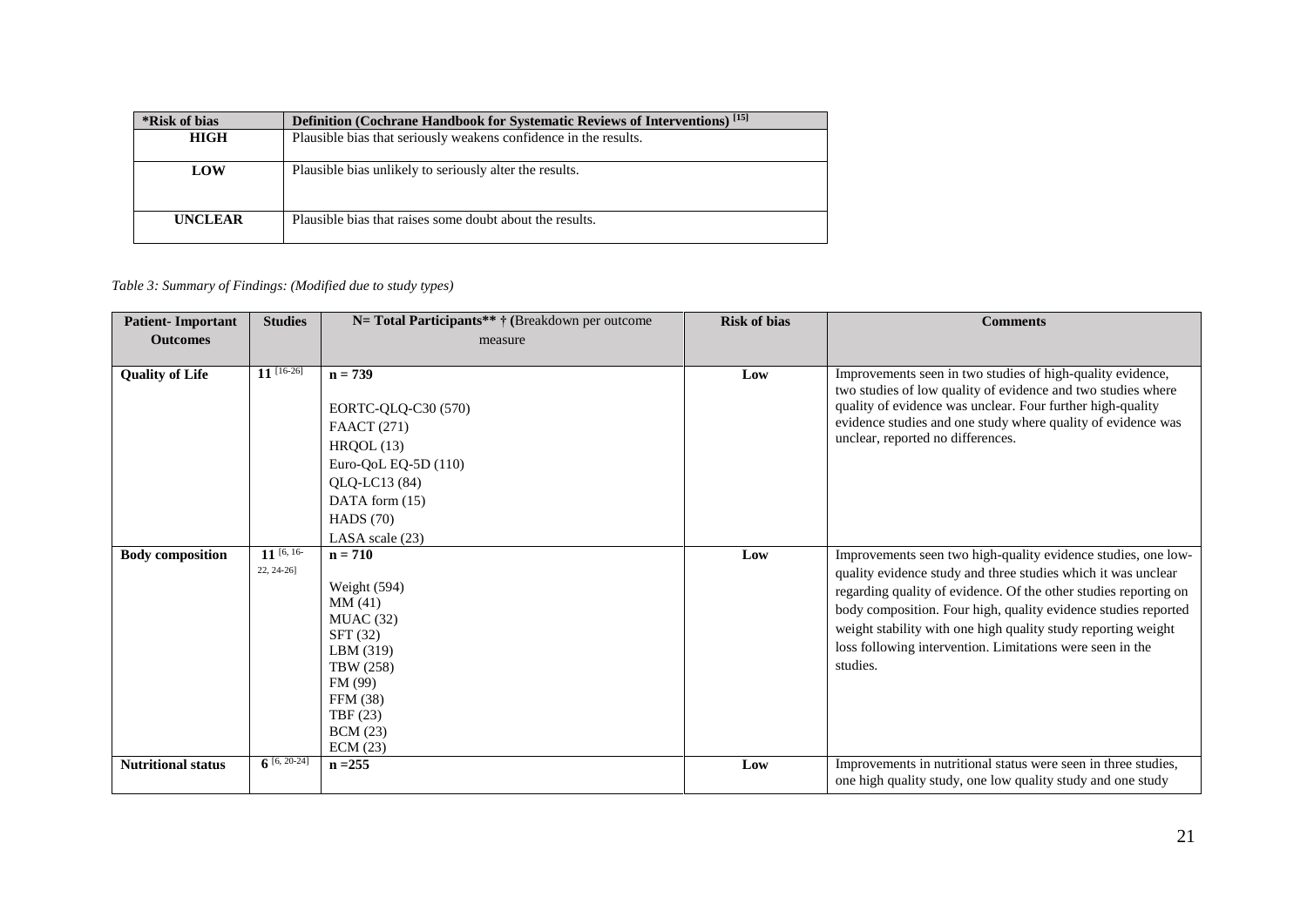|                           |                        | <b>PG-SGA (158)</b><br>SGA(97)<br>AveS $(41)$                                                                                            |     | where quality of evidence was unclear. The remaining three<br>studies reporting no differences between groups.                                                                                                                                                                                                                                                                                                                        |
|---------------------------|------------------------|------------------------------------------------------------------------------------------------------------------------------------------|-----|---------------------------------------------------------------------------------------------------------------------------------------------------------------------------------------------------------------------------------------------------------------------------------------------------------------------------------------------------------------------------------------------------------------------------------------|
| <b>Nutritional intake</b> | $Q$ [16-22,<br>24, 26] | $n = 658$<br>Food diaries (424)<br>24 hr dietary recall (32)<br>$IMS-FFO (32)$<br>NCCTG(118)<br>SNUT (food frequency questionnaire) (84) | Low | Improvements in nutritional intake was seen in six studies.<br>Three studies were of high-quality evidence with three studies,<br>quality of evidence was unclear. Of the remaining studies to<br>report on nutritional intake, one was unable to analyse the data<br>due to compliance issues, one study showed no difference<br>between groups. Only one study showed a reduction in intake<br>following commencement of treatment. |

\*\* Total participants include final numbers analysed within studies for each outcome as opposed to table 1 showing 'n' as numbers enrolled in to each trial.

†Some studies used more than 1 tool to assess an outcome

 $\overline{\phantom{a}}$ 

|                                                    |                                              | <b>Abbreviations</b>                             |                                                    |
|----------------------------------------------------|----------------------------------------------|--------------------------------------------------|----------------------------------------------------|
| Patient generated subjective global assessment     | Skin fold thickness (SFT)                    | Free fat mass (FFM)                              | Functional assessment of anorexia/cachexia         |
| $(PG-SGA)$                                         | Lean Body Mass (LBM)                         | Total body fat (TBF)                             | treatment (FAACT)                                  |
| Subjective global assessment (SGA)                 | Total body water (TBW)                       | Body cell mass (BCM)                             | Health related quality of life (HRQoL)             |
| Muscle mass (MM)                                   | Fat Mass (FM)                                | Extra cellular mass (ECM)                        | Hospital anxiety and depression scale (HADS)       |
| Mid upper arm circumference (MUAC)                 | Cancer $(Ca)$                                | European organisation for research and treatment | Linear analog scale assessment scale of quality of |
| Patient (Pt.)                                      | Weight (Wt.)                                 | of cancer quality of life (EORTC-OLO-C30)        | life (LASA scale)                                  |
| Body weight (BW)                                   | Bioelectrical impedance analysis (BIA)       | Euro OoL EO 5D                                   | North Central Cancer treatment group (NCCTG)       |
| Body fat percentage (BF%)                          | Disease and treatment assessment form (DATA) | National Cancer Institute Common Toxicity        | Eicosapentaenoic acid (EPA)                        |
| National Cancer Institute common toxicity criteria | Oral nutritional supplement (ONS)            | Criteria (NCICTC)                                |                                                    |
| for adverse events (CTCAE)                         |                                              |                                                  |                                                    |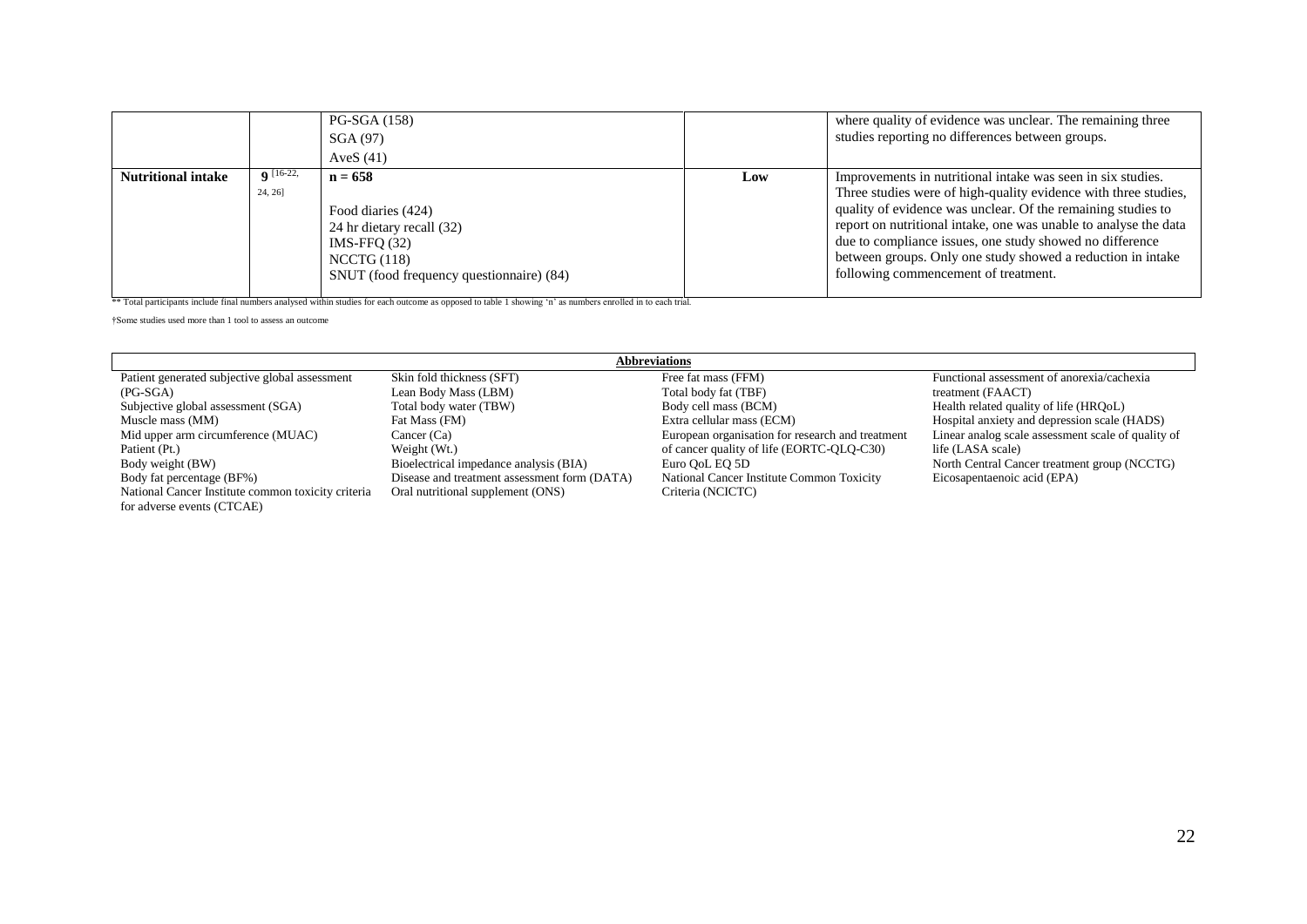

**Fig 1. Literature search proces s**